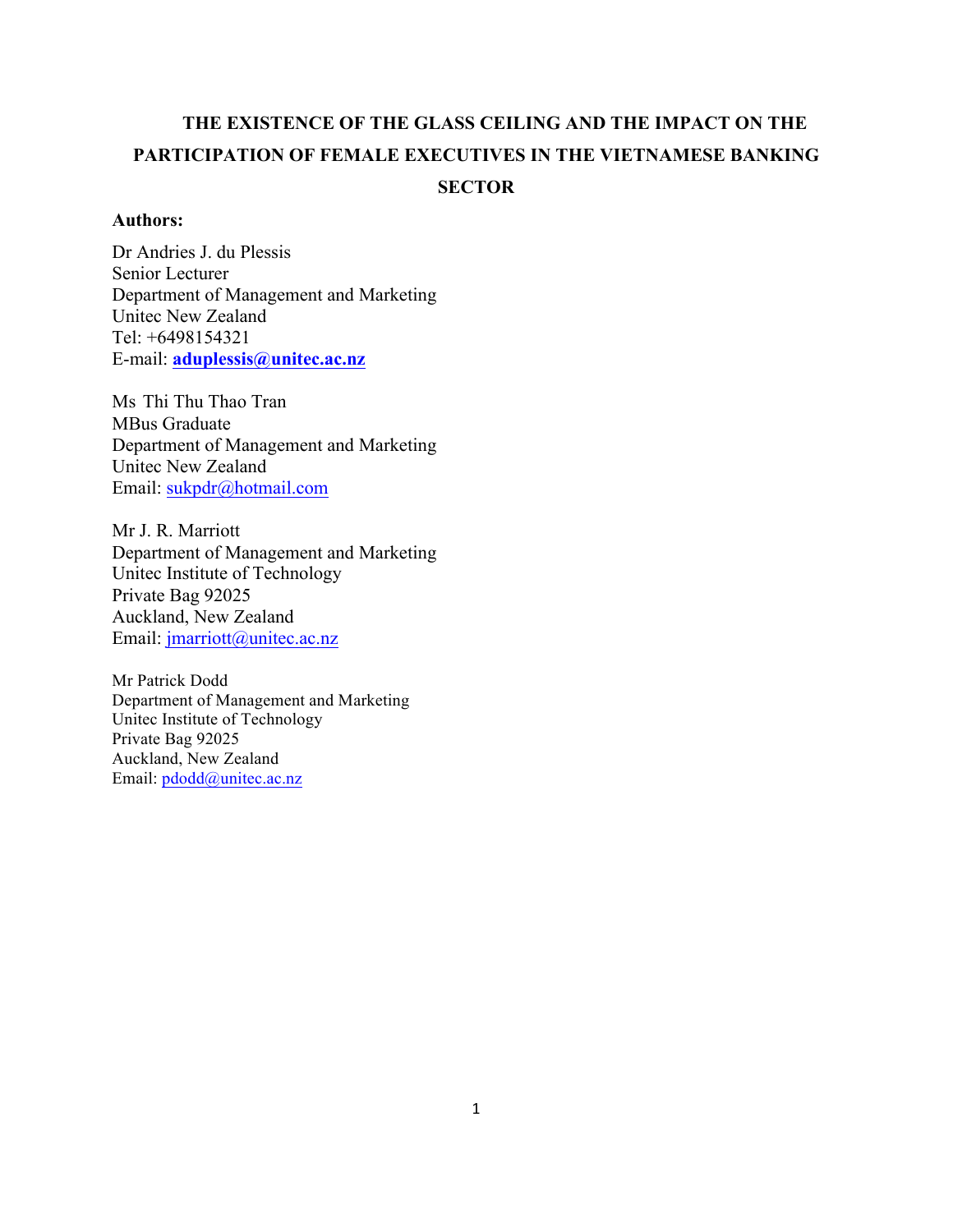# **THE EXISTENCE OF THE GLASS CEILING AND THE IMPACT ON THE PARTICIPATION OF FEMALE EXECUTIVES IN THE VIETNAMESE BANKING SECTOR**

# **ABSTRACT**

The glass ceiling is a multifaceted phenomenon because it is the cause and effect of multiple factors. Vietnam is a developing nation and their cultural perceptions toward gender equality have had substantial impact on understanding the barriers that Vietnamese women meet in their career progression. The study focuses only on the Vietnamese banking sector. The theme for this study is to find the answer to the questions: "does the glass ceiling exist, does it affect the participation of female executives in the boardroom in the banking sector in Vietnam, and is there any relationship between gender and leadership effectiveness?" As a result of male domination of senior positions, there were few female executives; 27.9% of respondents felt the lack of female role models in the Vietnamese banking sector was an obstacle. Women's lack of ambition in comparison with men was an obstacle for 29.4% participants. Managerial implications and conclusions form the last sections.

**Key words:** glass ceiling, female ambition, male domination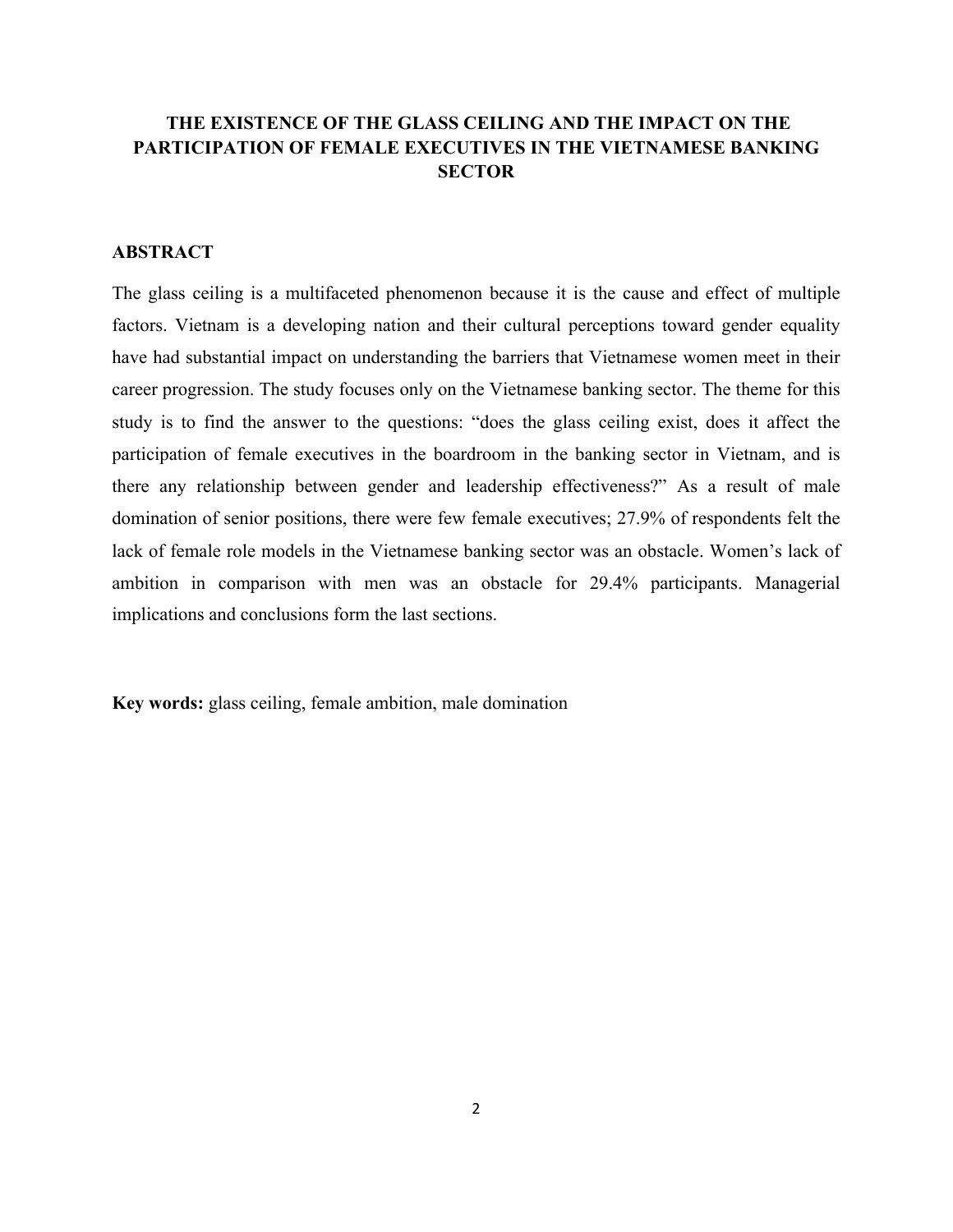#### **INTRODUCTION**

The glass ceiling effect refers to the barriers that stop women from advancing to the top positions in their organizations (Smith and Crimes, 2007 as cited in Al-Manasra, 2013). It is a form of gender discrimination according to Bell et al., (2002). It is associated with human resources, one of the most important resources that could ensure competitive advantage to organisations (Härtel & Fujimoto, 2010).

Research into the link between human resources (female executives) and strategic objectives in order to improve the performance of organisations is also part of strategic human resources management (SHRM) (Härtel & Fujimoto, 2010). Investigation of the multiple layers of glass ceiling that female executives are facing can help organisations to engage the right people for the right jobs and make full use of their unique qualities to support organizational performance.

However, the glass ceiling is a multifaceted phenomenon because it is the cause and effect of multiple factors. Sometimes the causes and effects are visible but sometimes they are hard to notice. However, results of various studies have confirmed the benefits of abolishing the glass ceiling in the organisation to include the bringing in of a larger pool of talent to make the organisation more representative, ethical, productive, innovative and financially successful (Northouse, 2013).

Vietnam is a developing nation with an impressive social and economic development rate since its transition from planned to market economy in the late 1980s (World Bank, 2011). The country ranked 73rd among 136 countries in the Global Gender Gap Index 2013, which implies that gender equality has still not been achieved (Anjaiah, 2013). The features of the Vietnamese culture and the Vietnamese culture perceptions toward gender equality have had substantial impact on understanding the barriers that Vietnamese women meet in their career progression.

The study focuses only on the Vietnamese banking sector, which consists of state-owned credit institutions, a number of joint stock commercial banks, joint venture banks, branches and representatives of foreign banks, wholly foreign-owned banks, finance and leasing companies and the hindrance factors to women's career advancement in this sector. In the meantime, the Vietnamese banking sector is facing a lot of challenges. Nine banks had to restructure because of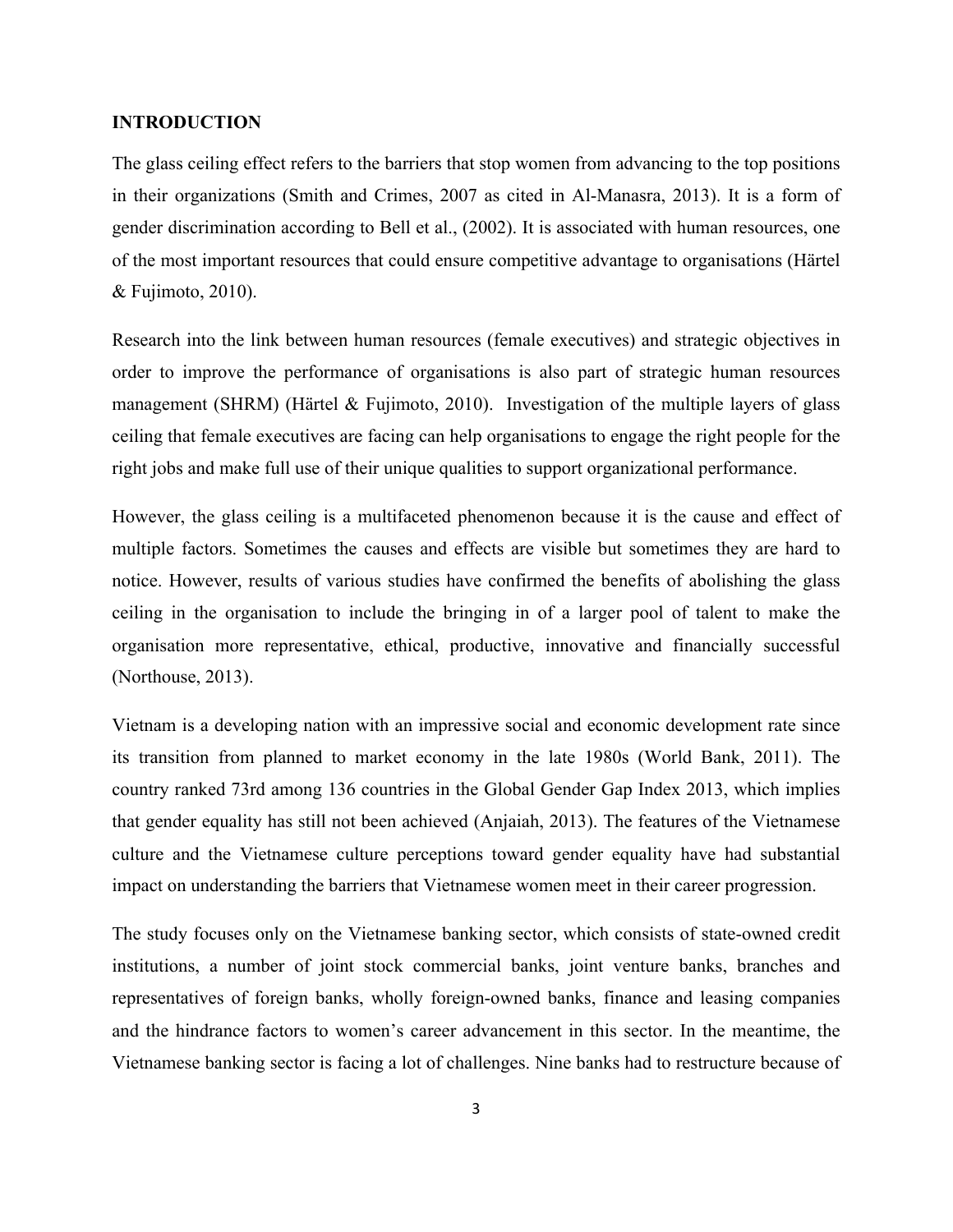poor performance. The bad debts ratio in 2012 increased rapidly by 66% in comparison with that in 2011 while profit decreased by 40% (C.V, 2012). There are many reasons for this including the instability in the credit and interest rate policy of the Vietnamese government since 2011 (Quach, 2011).

One fifth of banks in Vietnam are being run by female executives (TTVN, 2013), and a question has been raised "will the situation be better if there are more female executives in the banking sector?" That question has set the theme for this study which is to try to find the answer to the question: "does the glass ceiling exist, does it affect the participation of female executives in the boardroom in the banking sector in Vietnam, and is there any relationship between gender and leadership effectiveness?"

Some researchers such as Kristof (2009) blame the failure of banks around the world on male domination in banks. Therefore, leadership/management styles of the two genders were also assessed in order to gain an insight into the relationship between gender in the boardroom and leadership effectiveness because each style will have a different impact on the followers' behaviours and lead to diversity in economic results (Pfeffer & Veiga, 1999).

Therefore this paper investigates the low representation of female leaders in the Vietnamese banking sector as it aligns with the gender imbalance in Vietnam. It seems that few women can reach the top positions in organisations due to both cultural and administrative factors. Further this paper investigates how gender equality can be achieved in the Vietnamese banking sector.

#### **PROBLEM INVESTIGATED**

The research seeks to answer the main research question - **Does the glass ceiling exist and affect the participation of female executives in the boardroom in the Vietnamese banking sector, and is there any relationship between gender and leadership effectiveness?**

The research Sub-Questions derived from these areas are as follows:

- 1. Does the glass ceiling exist in the Vietnamese banking sector?
- 2. What are the barriers that prevent women from being promoted to higher positions?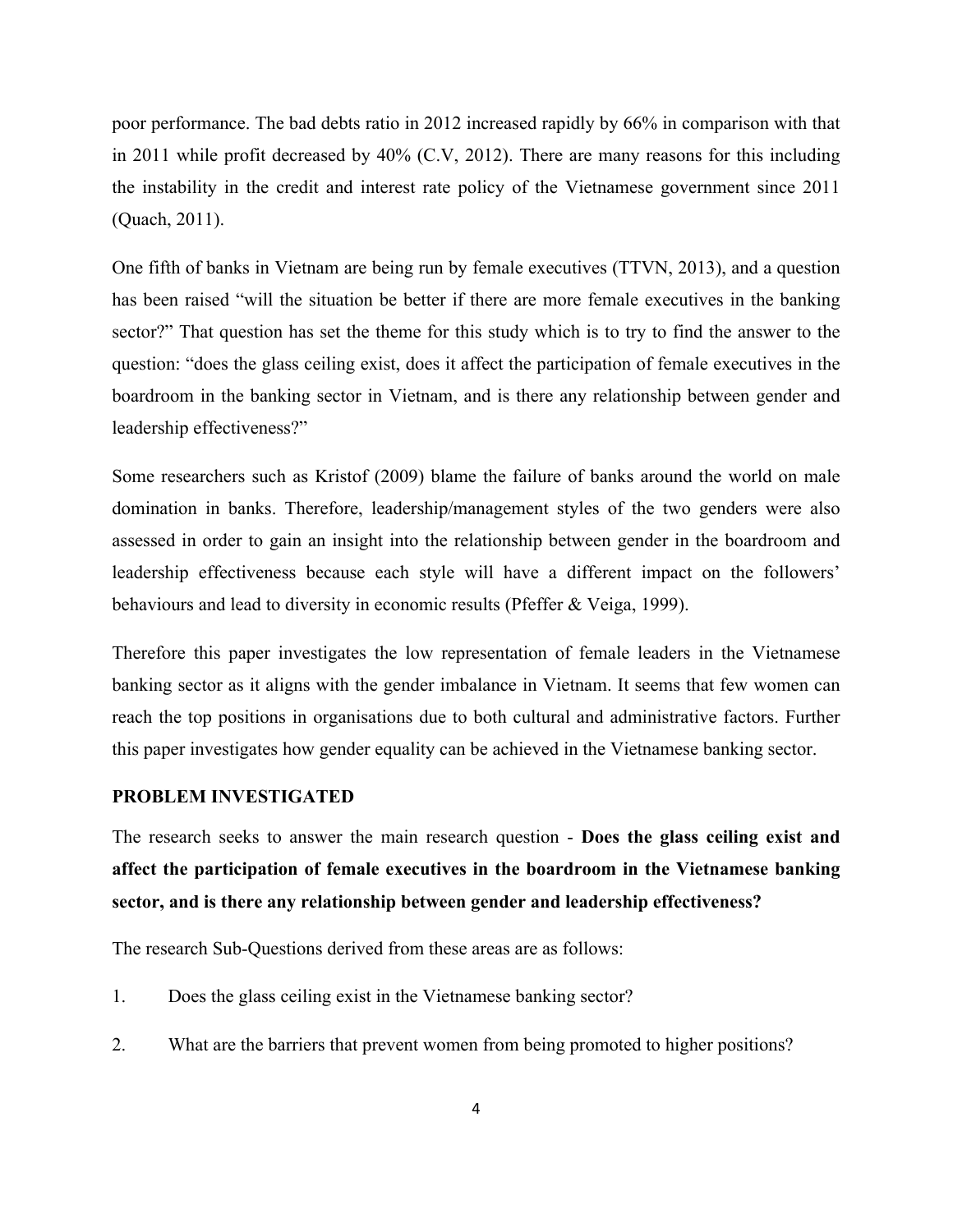- 3. Are there any differences among male and female leaders/managers?
- 4. What is the effect of female participation in executive positions in the banking sector's boardrooms?
- 5. What are the benefits of increasing the number of women in managerial positions?

# **RESEARCH OBJECTIVES**

There are five main areas addressed in this research:

- 1. To identify the barriers that prevents women in the banking sector from being promoted to higher positions;
- 2. To clarify and evaluate whether there is any difference between males and females' leadership styles;
- 3. To clarify and evaluate whether there is any relationship between gender and leadership effectiveness;
- 4. To identify any benefits of increasing the equal opportunities for women in career advancement.
- 5. To offer recommendations that help to enhance women's career advancement?

# **LITERATURE REVIEW**

The literature review follows the structure as depicted in **Figure 1 below**. This covers the literature relevant to the glass ceiling effect in this study but due to length limitation for this paper not all the aspects are discussed in this paper, but some are discussed in other papers from this study.

# **Glass ceiling and its multiple layers**

The term "glass ceiling" was first used by American writers on the topic of women in the workplace in the 1980s ("Glass ceiling", 2013). According to Lamp (2001) as cited in Insch, McIntyre & Napier (2008), glass ceiling refers to the invisible or artificial barriers that prevent women from being promoted to the highest positions in organisations, regardless of their abilities and achievements. The glass ceiling is categorised to be the third form of sex discrimination along with overt discrimination and sexual harassment (Bell et al., 2002).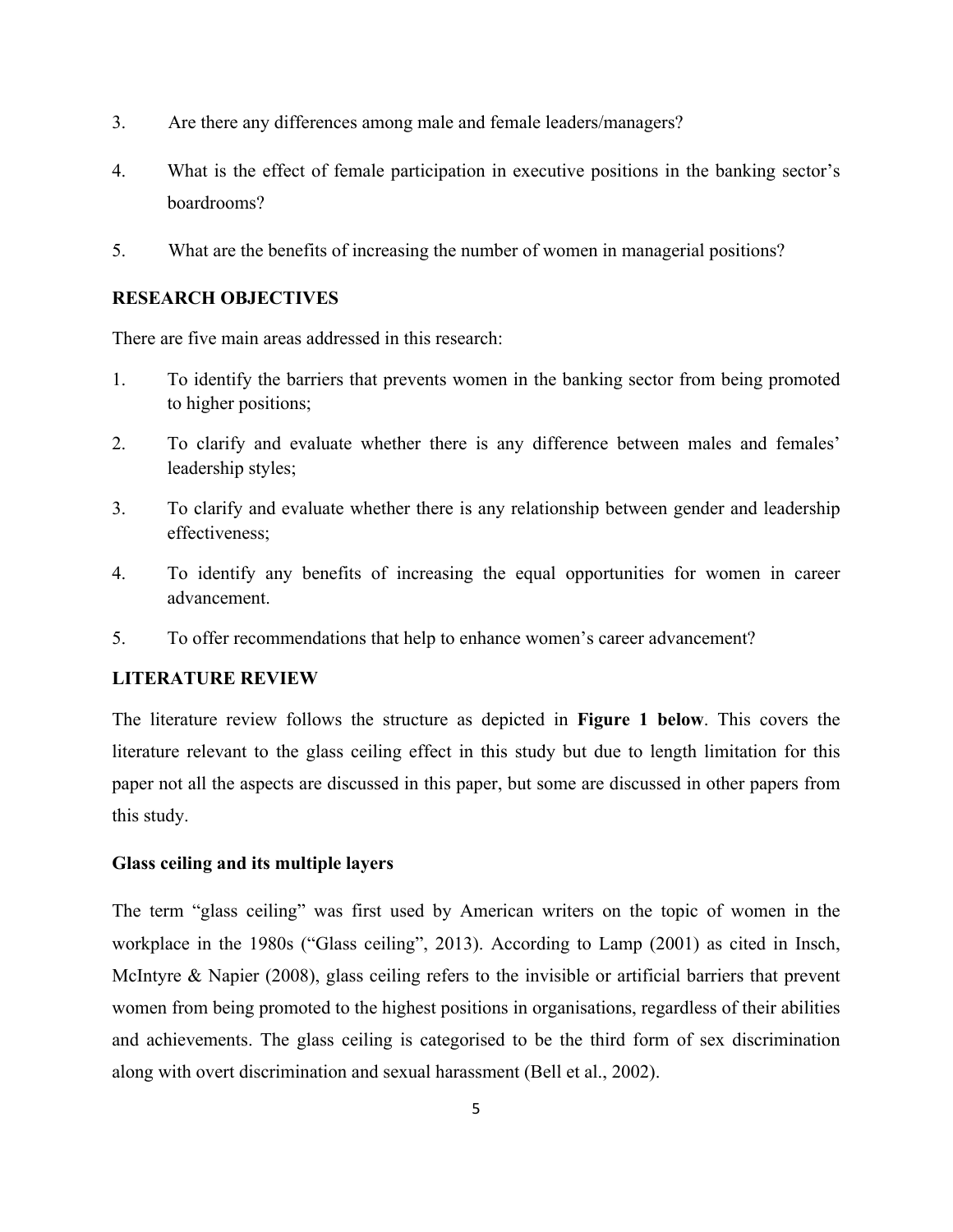

#### **Figure 1: Literature study**

#### **Gender understanding and definition**

The word gender originates from the Latin word genus which means "kind", "type", or "sort" (Medical News Today, 2011). While sex refers to "the biological and physiological characteristics that define men and women", gender refers to "the socially constructed roles, behaviours, activities, and attributes that a given society considers appropriate for men and women" (World Health Organization, 2013, para.2).

From the moment a person is born, he or she is categorised as a boy or a girl. Consequently, he or she will be treated based on the gender. For example, boys will be given toy guns while girls will be given dolls to play with. When they grow up, men will be expected to become the breadwinners in the family; meanwhile, women will be expected to do the household chores and take care of children. Becoming a man or a woman is not a fixed state (Connell, 2002) and the perceptions about gender-appropriate behaviour are changing. For example, the New Zealand government passed a law legalising same sex marriage in April 2013 (Davison, Young, Shuttleworth & Backhouse 2013). Therefore, it can be said that gender is socially constructed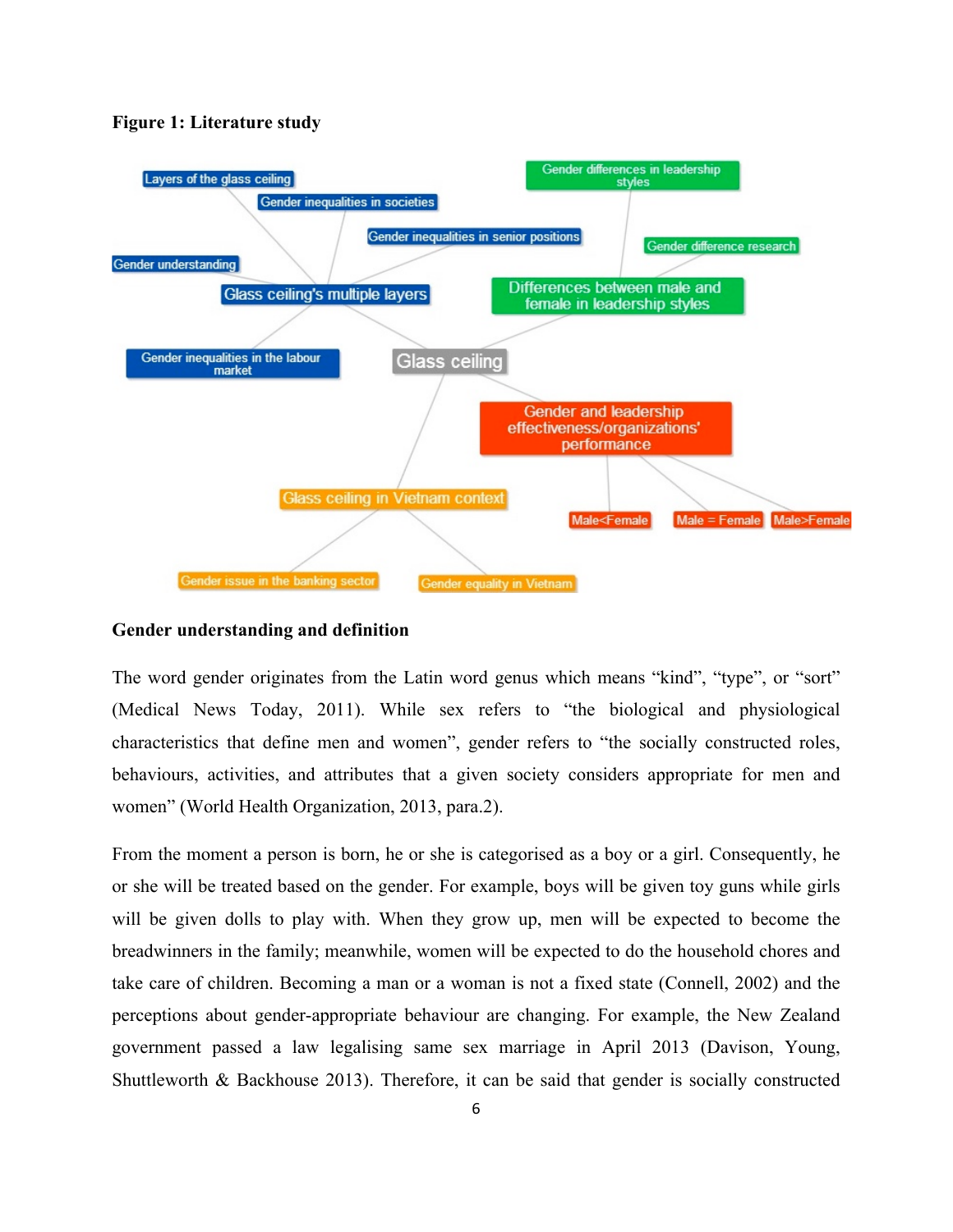rather than fixed by nature (Connell, 2002). The term sex discrimination and gender discrimination will be used interchangeably in this study due to the same definitions of the term by scholars and researchers in literature.

### **Gender inequalities in society**

Article 1 in the Universal Declaration of Human Rights issued by the United Nations states that "all human beings are born free and equal in dignity and rights" (The United Nations, n.d., para.9). Article 2 in the same document also stresses that a person should not be discriminated against for his or her race, colour, sex, language, religion, political or other opinion, national or social origin, property, birth or other status (The United Nations, n.d.). Therefore, gender equality is a human right that no one can take from other people.

However, gender discrimination is still a widespread issue all over the world. Discrimination can be seen both directly and indirectly in different forms, in different fields and in different societies despite the dissimilarities in economic, social and technological developments.

In politics, even Hillary Clinton, who is considered the "most powerful woman in American politics" (Tomasky, 2013) shared her experience of being "kidded, ribbed and chided in boardrooms across the country" just because she defended women's issues (Miller, n.d.). Britain's choice of a British leader to appear on the 5-pound note completely left women out: Winston Churchill instead of Margaret Thatcher – the most important British prime minister in the last 50 years – was chosen (Chu, 2013). In science, the classic case of Rosalind Franklin, who played a critical role in the discovery of the structure of DNA in 1953 but lost most of the credit to her male colleagues, James Watson, Francis Crick and Maurice Wilkins who were granted the Nobel Prize, is worth mentioning (Stasiak, 2001).

### **Gender equality in Vietnam**

In comparison with other countries in the region, Vietnam has an impressive track record in gender equality – the number of women in parliament is greater than that in the UK and Canada (United Nations Vietnam, 2010). The Vietnamese government has shown many efforts in achieving gender equality by issuing laws on gender equality and joining the Convention on Elimination of All Forms of Discrimination against women (Viet Nam News, 2013).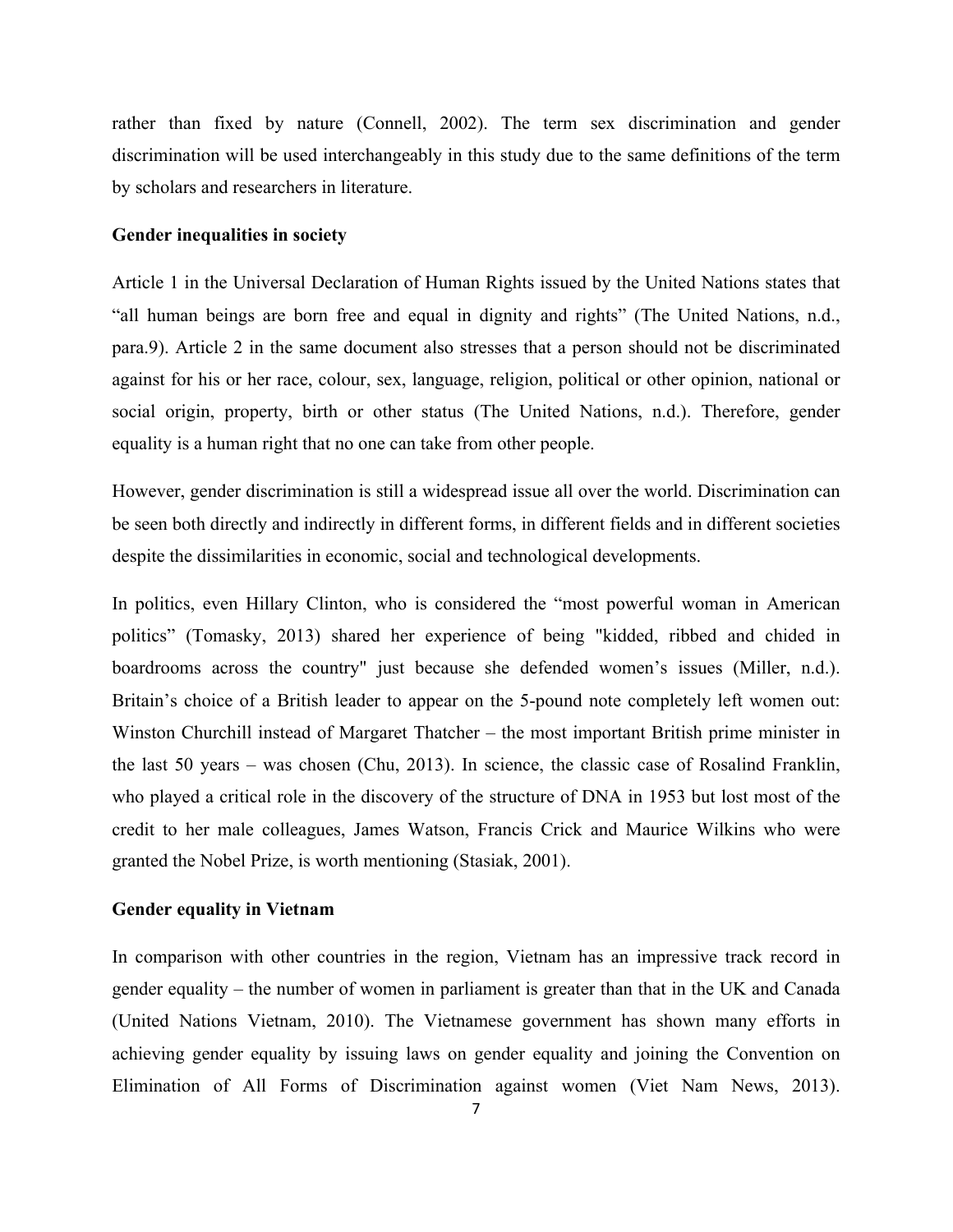Nonetheless, the traditional attitudes that favour men over women still linger (United Nations Vietnam, 2010). Many girls in remote areas do not have access to education; they have to drop school and get married at a very young age (Viet Nam News, 2013). Many even have to suffer domestic violence (Viet Nam News, 2013).

The number of women in leadership positions nowadays is still very few (United Nations Vietnam, 2010) in spite of the fact that Vietnamese women used to play an important role in defeating the outside invaders and securing national independence in history (Truong, 2008). In the year 40 A.D Vietnam was under the harsh control of a Chinese governor. The Trung sisters – Trung Trac and Trung Nhi, daughters of a Vietnamese general, gathered an army of around 80 thousand people to fight against the Chinese and gain independence for the Vietnamese people. It is said that if the Trung sisters had not resisted the Chinese, there would have been no Vietnam today (Women in World History Curriculum, 2012). However, according to the 2011 statistics by the Vietnam Women's Union, the number of women in leadership positions in political organisations accounted for only 8 per cent in party committees at the central level, 11 percent at the provincial level, 15 percent at the district level and 18 percent at the commune level (Vietnamplus, 2013). There are only two female government ministers out of 22, which constitutes 9 per cent. Table 1 below shows the percentage of male and female leaders at all government levels in Vietnam.

Although there are some positive signs in women empowerment, they are just temporary (Teerawichitchainan, Knodel, Vu & Vu, 2010). In the National Assembly, the percentage of female deputies even decreased in the last decade, from 27.3 per cent in the 2002-2007 periods to 24.2 per cent in the 2011-2016 periods (Vietnamplus, 2013).

There are a number of causes of the low representation of female leaders in Vietnam which is divided into two groups: institutional barriers and attitudinal factors (Munro, 2012). According to Munro (2012) institutional barriers include ineffective target system which requires a female candidate to meet a higher criteria level in order to be voted. Another barrier is winnable seats that put women in the election ridings where they have to compete against men with higher qualifications and more experience. The retirement age regulations, which set the retirement age of women as 55 years old compared with 60 years old for men, really limits the chances for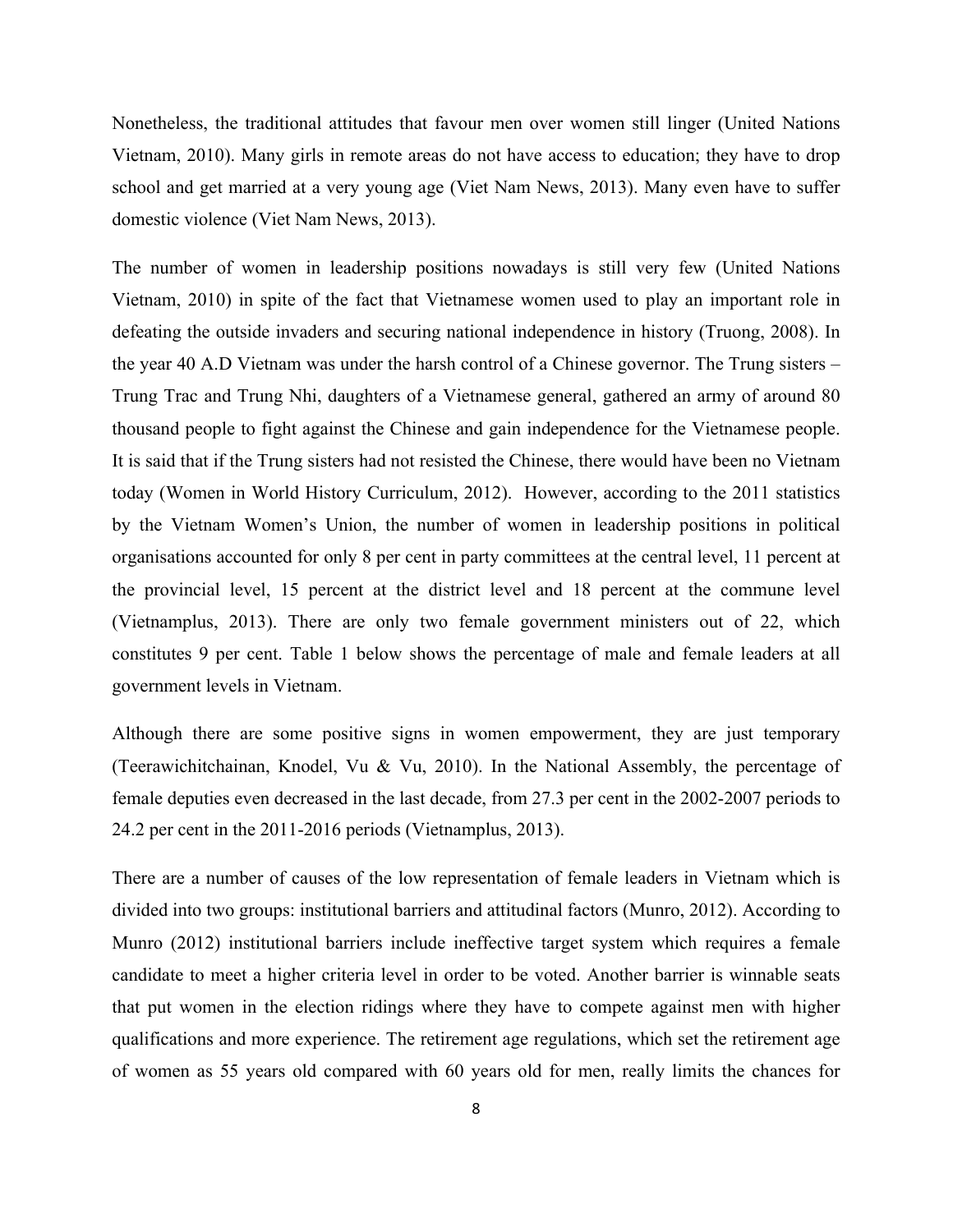female career advancement. Work rotation and training, and career support networks are not available for women.

|                          |                   |             | Quantity                              |                                             | Percentage % |                                       |                                             |
|--------------------------|-------------------|-------------|---------------------------------------|---------------------------------------------|--------------|---------------------------------------|---------------------------------------------|
| <b>Agencies</b>          |                   | <b>Maie</b> | <b>Female at</b><br>director<br>level | <b>Female at</b><br>vice-director<br>levels | <b>Male</b>  | <b>Female at</b><br>director<br>level | <b>Female at</b><br>vice-director<br>levels |
| <b>Ministerial level</b> |                   | 102         | 4                                     | 15                                          | 84.3         | 3.3                                   | 12.4                                        |
| <b>Director</b><br>level | Government        | 2494        | 148                                   | 449                                         | 80.7         | 4.8                                   | 14.5                                        |
|                          | Party             | 62          | 3                                     | 13                                          | 79.5         | 3.8                                   | 16.7                                        |
|                          | Mass organisation | 85          | 18                                    | 36                                          | 61.2         | 12.9                                  | 25.9                                        |
|                          | <b>Total</b>      | 2641        | 169                                   | 498                                         | 79.8         | 5.1                                   | 15.1                                        |
| <b>Division</b><br>level | Government        | 3922        | 608                                   | 839                                         | 73.0         | 11.3                                  | 15.6                                        |
|                          | Party             | 7           | 5                                     | $\overline{c}$                              | 50.0         | 35.7                                  | 14.3                                        |
|                          | Mass organisation | 0           | 0                                     | 0                                           | 0.0          | 0.0                                   | 0.0                                         |
|                          | <b>Total</b>      | 3929        | 613                                   | 841                                         | 73.0         | 11.4                                  | 15.6                                        |

**Table 1: Percentage of male and female leaders at all government levels**

Source: Centre for Women Studies (2012) as cited in Munro (2012, p.10)

Other institutional barriers such as women's limited professional skills and education, poor human resource planning and lastly ineffective implementation of gender-based legislation also hinder their promotion to top positions. Meanwhile, attitudinal factors include the Vietnamese society and the organizations' perception about gender roles in the family and in the workplace (Munro, 2012). As in many countries in Asia, Vietnamese cultures, customs, and beliefs are heavily affected by Confucianism which views that "a woman's duty is not to control or take charge" or "woman's greatest duty is to produce a son" (Munro, 2012). All these barriers have generated a thick glass ceiling which is extremely hard for Vietnamese women to break.

# **Gender issue in the banking sector in Vietnam**

The Vietnamese banking sector consists of state-owned credit institutions, a number of joint stock commercial banks, joint venture banks, branches and representatives of foreign banks, wholly foreign-owned banks, finance and leasing companies. The State Bank of Vietnam (SBV)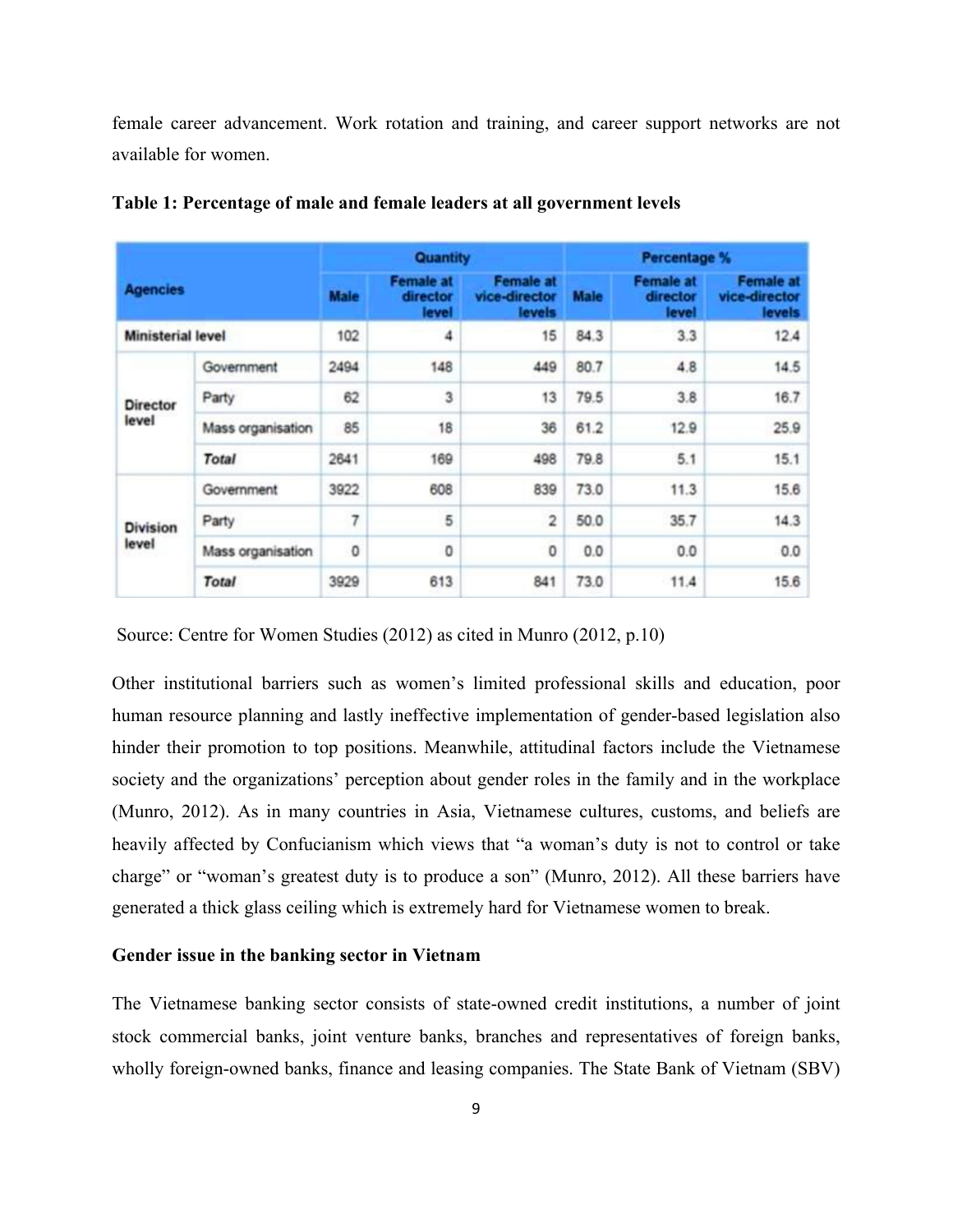plays the leading role in the sector (The State Bank of Vietnam, 2012). Before the 2000s, the four largest state-owned banks dominated the sector but since 2006 some private banks have started to take off, co-operate with some foreign banks and have gained great accomplishment (Ogimoto, 2013).

Along with the Vietnamese government's open door policy and the commencement of the market mechanism in the 1980s (Sakata, 2013), the Vietnamese banking sector has slowly changed itself from a centrally coordinated sector to a market economy (Kovsted, Rand & Tarp, 2005). There are several factors which lead to the gradual liberalisation including the French civil law tradition, the Vietnamese bureaucracy with the leaders' preference for social and political stability, the close link between the Government owned companies and the financial sector and importantly the crisis at the early stage of the reform (Kovsted et al., 2005).

However, as time passes by, the more open the Vietnamese banking sector is, the more damage it has to suffer from crisis in the region and in the world. When the East Asian Financial Crisis hit the region in 1997, the Vietnamese banking sector was not affected as badly as the other neighbouring countries such as Thailand and Indonesia (Kovsted et al., 2005). Nonetheless, a study by Tran, Daly and Ellis (2013) concludes that the transmission effects of the Global Financial Crisis (starting in the US in the early 2007) to Vietnam, is greater than any other market in the East Asian region.

Since Vietnam became the World Trade Organisation's 150th member on 11 January 2007 (World Trade Organisation, 2013), the Vietnamese banking sector has undergone even bigger changes. The penetration of foreign-owned banks and the market liberation for foreign capital have intensified the competition within the sector and split it into "banks that are enhancing competitiveness" and "banks that are defeated" (Ogimoto, 2013, p.168).

Nevertheless, there is a disappointing fact that there has been no woman holding the top position in SBV since its foundation 60 years ago (TTVN, 2013). Among 540 senior staff in 37 banks in Vietnam, 124 of them are women, which make up only 23 per cent (TTVN, 2013). Among 124 female leaders, only 2 of them are CEOs (from Oceanbank and BacABank) and 7 of them are chairwomen (from NamABank, Vietcapital Bank, HD Bank, Bao Viet Bank, SCB, SeaBank and MekongBank). However, this rate is relatively higher than that in more developed countries. In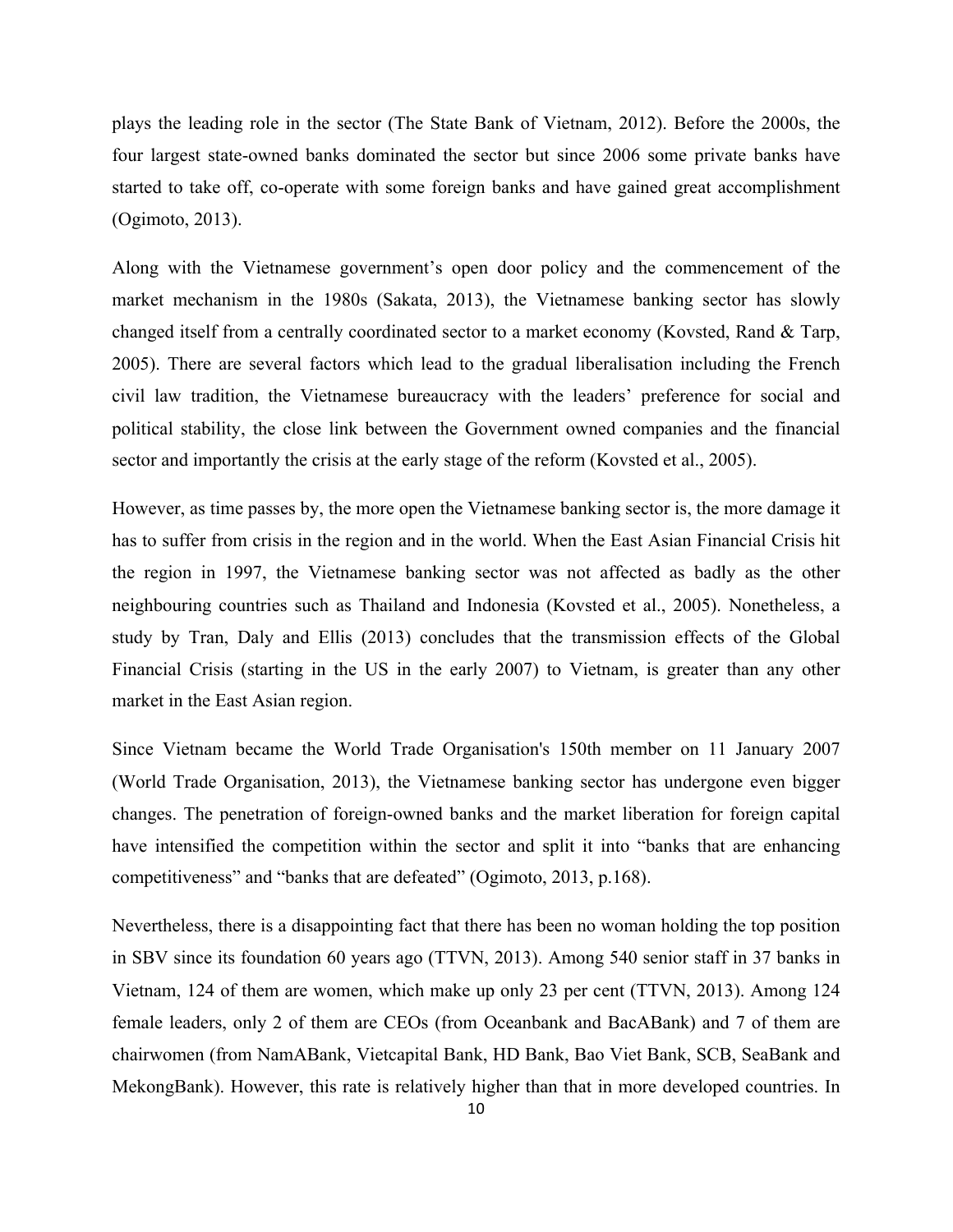the year 2011 only 11% of corporate managers and senior executives in the banking sector in the UK were female (Institute of Leadership & Management, 2011). In the Czech Republic, the rate of female participation in managerial roles was just 4.4% (Deloitte, 2013).

The explanations for the existence of the glass ceiling can be categorised into four groups: human capital, similarity-attraction theory, gender stereotypes and the psychological glass ceiling. The first three groups are the external factors from corporate cultures, climate and practices while the last one is the internal factor from women themselves. In the end, it is women who choose to confront the glass ceiling or accept it as an excuse to give up on career progression (Carnes & Radojevich-Kelley, 2011).

#### **RESEARCH METHODOLOGY**

### **Preceding glass ceiling research**

# **Table 2: List of methods used in preceding studies on glass ceiling**

| Quantitative approach                                                                                                                                                                                                                                                                                                                    | Qualitative approach            | The mixed methods                                                                                                                                        |  |
|------------------------------------------------------------------------------------------------------------------------------------------------------------------------------------------------------------------------------------------------------------------------------------------------------------------------------------------|---------------------------------|----------------------------------------------------------------------------------------------------------------------------------------------------------|--|
| Al-Manasra (2013)<br>Devi Subramaniam &<br>Arumugam<br>(2013)<br>Kolade & Kehinde (2013)<br>Adams and Funk (2012)<br>Castano et al. (2010)<br>Dimovski et al. (2010)<br>Elacqua, Beehr, Hansen & Webster<br>(2009)<br>Hoobler et al. (2009)<br>Mok Kim Man et al., (2009)<br>Morrison, Schreiber & Price (1995)<br>Pichler et al. (2008) | Barragan<br>al.<br>et<br>(2010) | Buckalew,<br>Konstantinopo<br>ulos, Russell &<br>El-Sherbini<br>(2012)<br>Storvik (1999,<br>$2000, 2002$ as<br>cited in Storvik<br>Schøne<br>&<br>(2008) |  |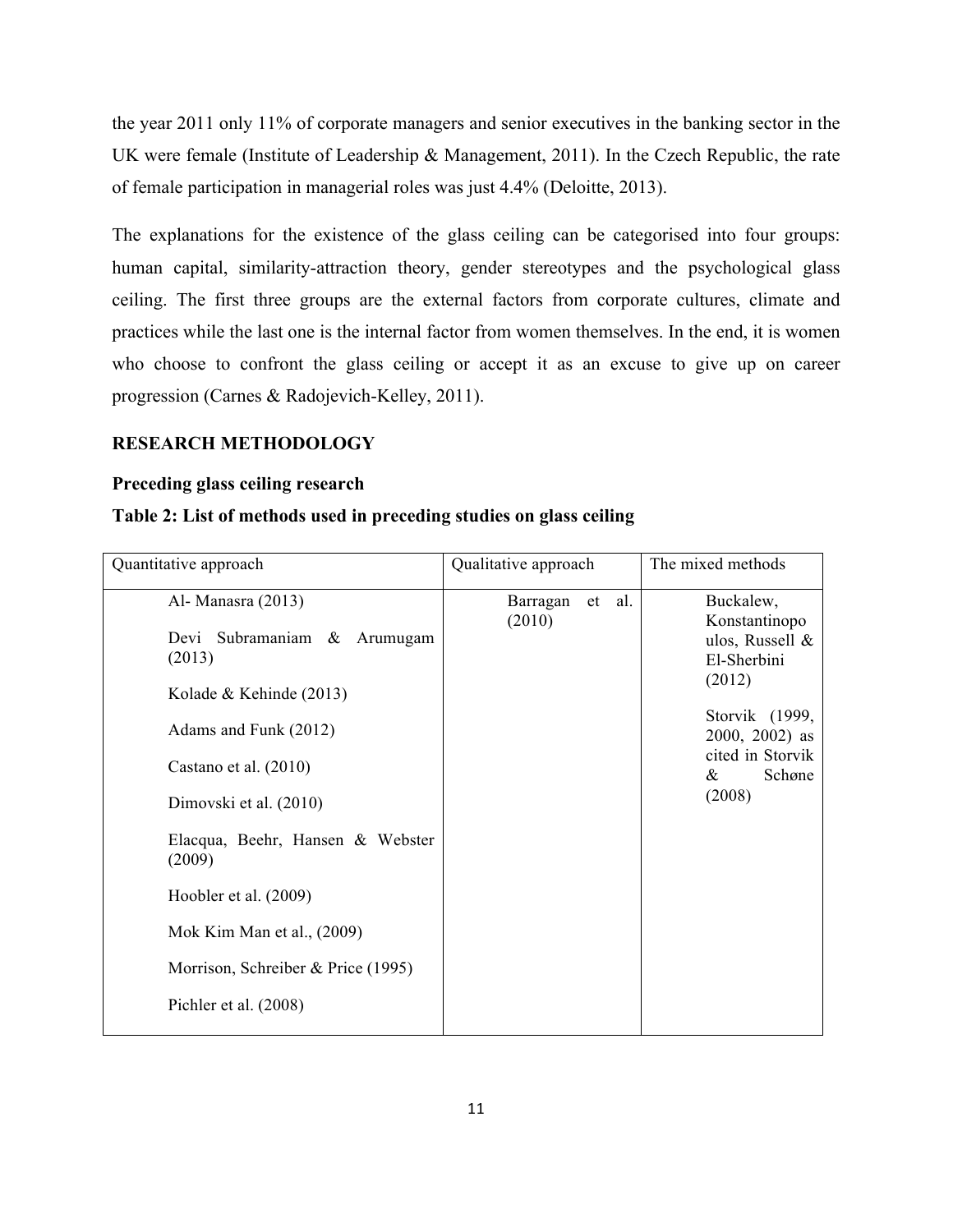The methodology in previous research on glass ceiling was considered when the decision on appropriate methodology for this research was made. The number of researchers implementing the quantitative approach outnumbered those that used the qualitative method. The summary of a list of methods in other studies on glass ceiling is depicted in Table 2 above.

# **Methodology Selection Criterion**

The researchers evaluated a number of alternative approaches to inquiry (Creswell, 2009) or research methodologies (Mertens, 1998 as cited in Creswell, 2009) such as qualitative, quantitative or mixed methods designs. Each has its own purposes, advantages as well as drawbacks. In the end, the researchers' choice on the most suitable research strategy is based on the research problems and its purposes (Ghauri & Grønhaug, 2005). The purpose of the study is to investigate the barriers to women's career advancement and the degree of the glass ceiling effect. In the meantime, the quantitative data will offer the results in the form of numerical values (Collis & Hussey, 2013). Hence, the degree of the glass ceiling might be more measurable. Quantitative methods usually result in findings with a high degree of validity while qualitative methods usually result in findings with a high degree of reliability (Collis & Hussey, 2013). The qualitative data will enlarge the richness and the depth of the numerical data Therefore, the employment of both quantitative and qualitative methods is chosen.

# **Sample Selection**

Staff and management teams in some Vietnamese banks were chosen as respondents to the questionnaires and seventy responses were collected. Ten in-depth interviews were carried out after the completion of the questionnaires. The respondents of both questionnaires and interviews were from bank A, B and C in Vietnam (pseudonyms to maintain anonymity). The participants in the interviews were derived from the respondents to the questionnaires. The purpose of having the same individuals in both samples is to make the data and results more comparable (Creswell & Plano Clark, 2007 as cited in Creswell, Plano Clark & Garrett, 2008).

#### **Pilot Study**

A pilot study was carried out before the stage of data collection. The questionnaire and interview questions were sent to five people to test for adequacy.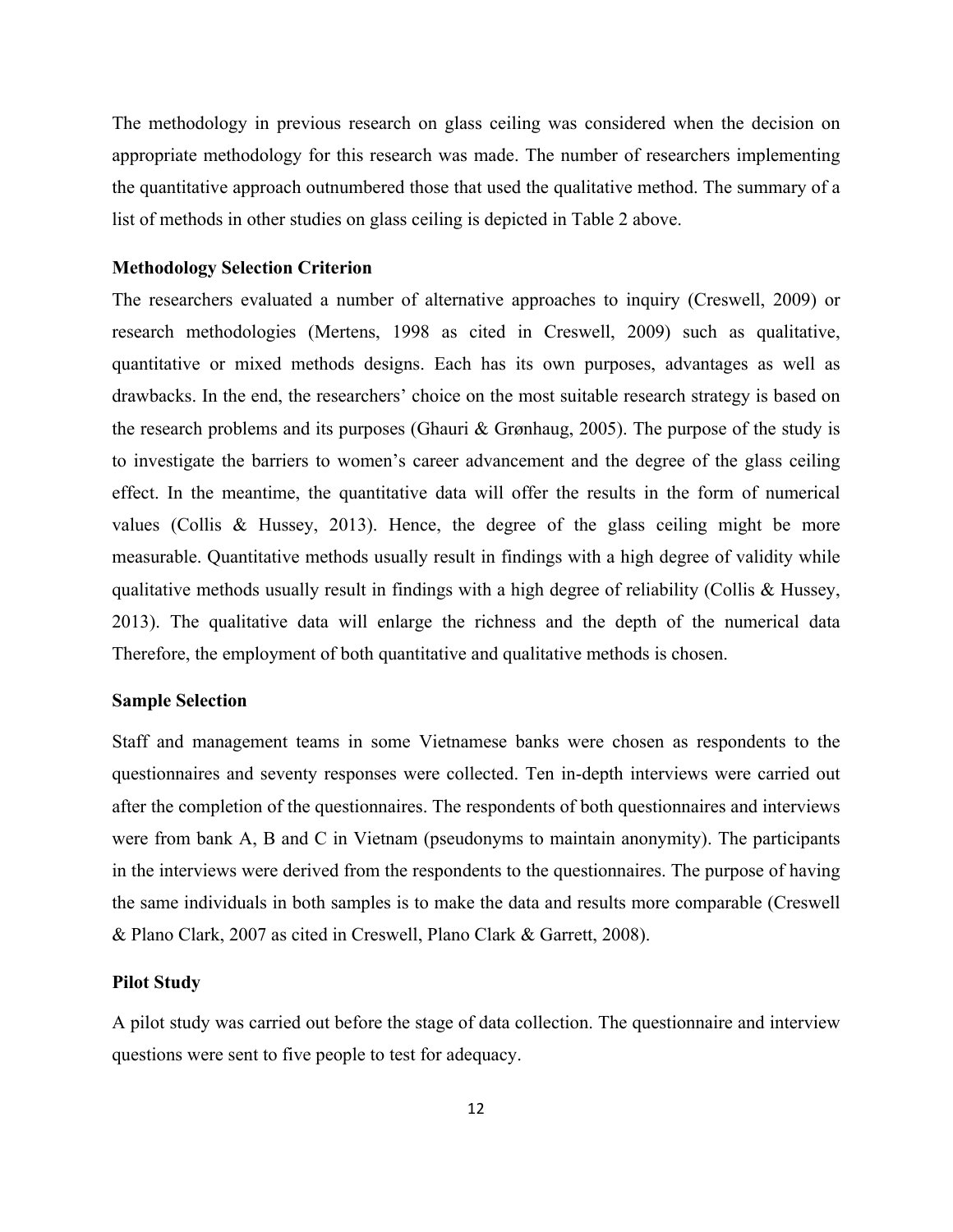#### **Questionnaire Data Collection**

All the questionnaires and interviews were in English as the staff and management teams in the focus groups are English literate. The online questionnaire could be found in www.qualtrics.com. The web-based link of the questionnaires was forwarded to staff in Bank A, B and C; then responses were collected. Questionnaires employed the checklist and rating scale. The checklist collected data about respondents' demographic characteristics. Likert scale was used to evaluate on a continuum respondents' behaviours and attitudes. In the questionnaires, respondents were given clear instructions on how to mark their responses. Respondents answered the questionnaires individually and anonymously.

#### **Interview Data Collection**

In-depth interviews with duration of between twenty to thirty minutes were carried out. Interviews were conducted face-to-face on a one-to-one basis between the researcher and a single participant so that interviewees could freely express their attitudes about the topic. All the interviews were semi-structured, and the order of questions depended on the flow of the conversation and audio-recorded with participants' permission and subsequently transcribed.

#### **Data Analysis**

The collected quantitative data was analysed using SPSS – one of the most widely known and widely used software packages for quantitative data analysis. As for the qualitative data, recordings of interviews were transcribed and then relevant data selected to develop a database. QSR NUD\*IST Vivo known as NVivo was employed to analyse the data. Data was organised, classified, and coded through nodes to identify all the relevant data that share the same themes and then looked for an explanation.

# **ANALYSIS OF THE RESULTS**

The designed questionnaire has 29 questions. There are 68 participants that responded from three banks to the questionnaire. SPSS was used to analyse data. Demographic data was collected in order to identify participants' background information such as gender, age group, level of education, level of income and work position. For this study demographic information is important because it is all about gender equality.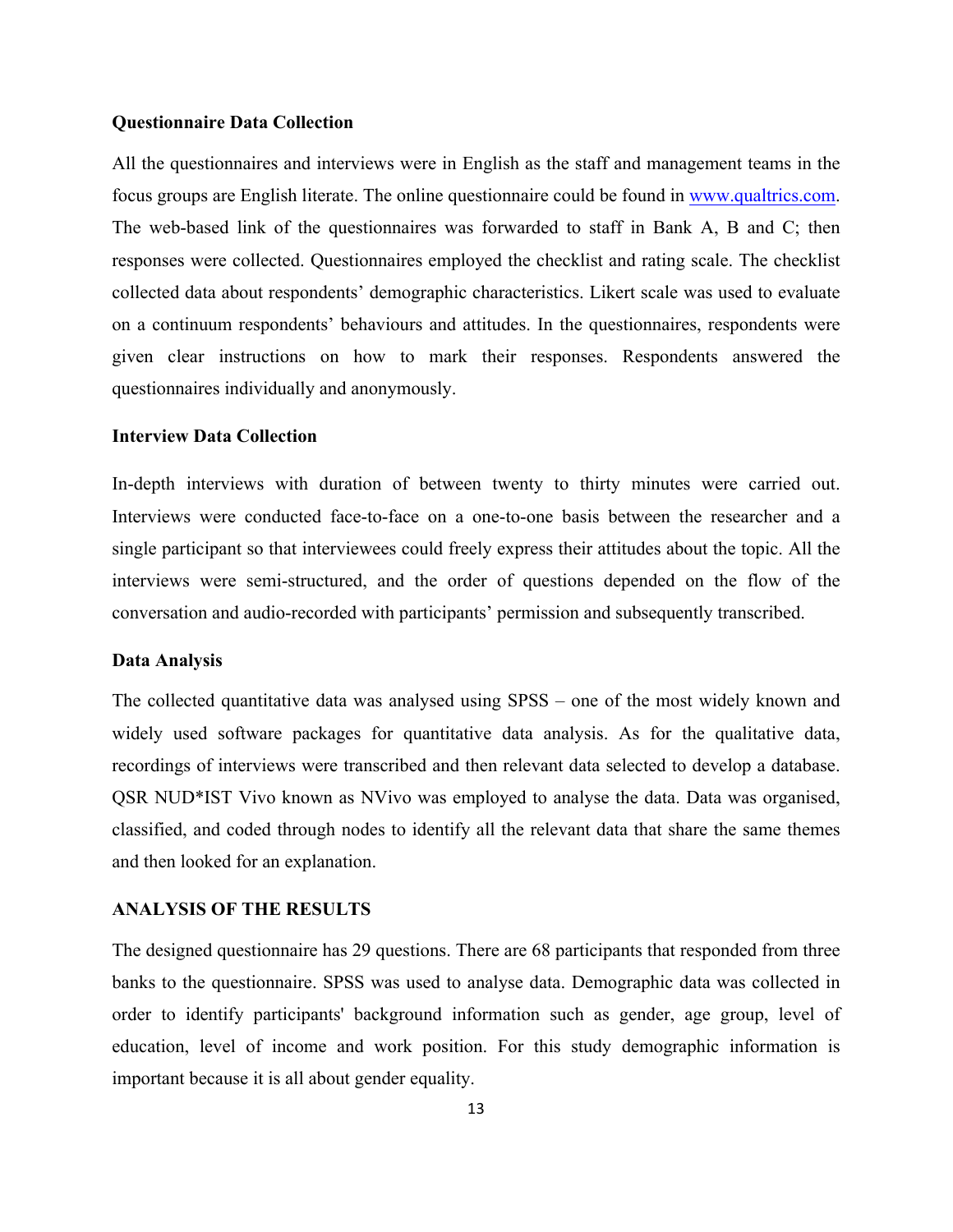**Figure 2: Gender**



The majority of respondents were between 24 to 29 years old, which accounted for roughly 70%. The second largest group of respondents in terms of age was between 30 and 39 years old.



**Figure 3: Age**

More than half of the respondents, 54.4% were still single. Nearly one third of the surveyed participants were married with children and the rest of respondents were married but did not yet have any children.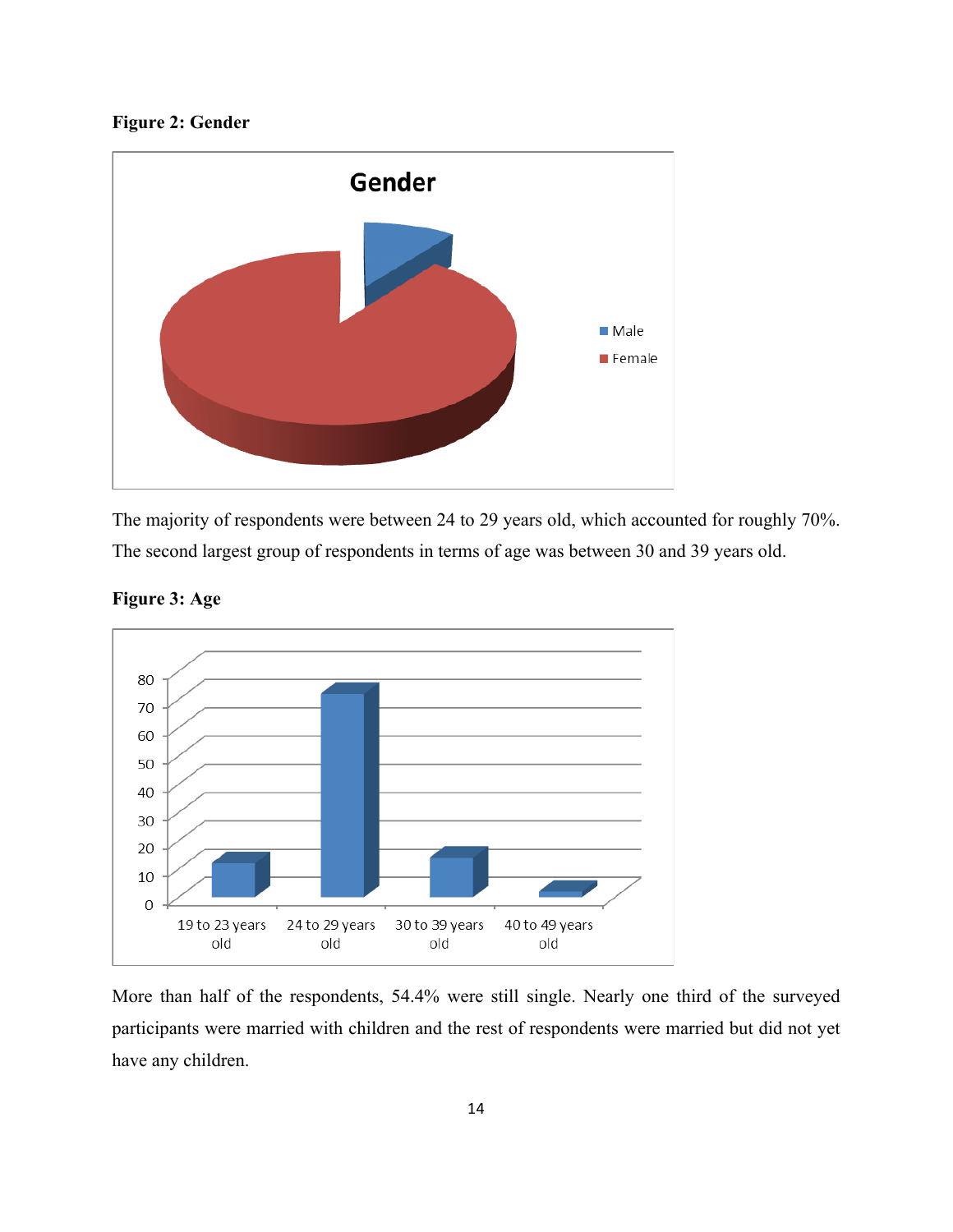**Figure 4: Marital Status**



**The existence of glass ceiling in the Vietnam banking sector**

In order to examine participants' attitudes towards the glass ceiling in the Vietnam banking sector, bank staff were asked to rate the extent to which they felt barriers existed that prevent women from advancing to top positions. A Likert scale ranging from 1 (to no extent) to 5 (to a very great extent) was used for rating responses. The findings are presented in Figure 5 below:



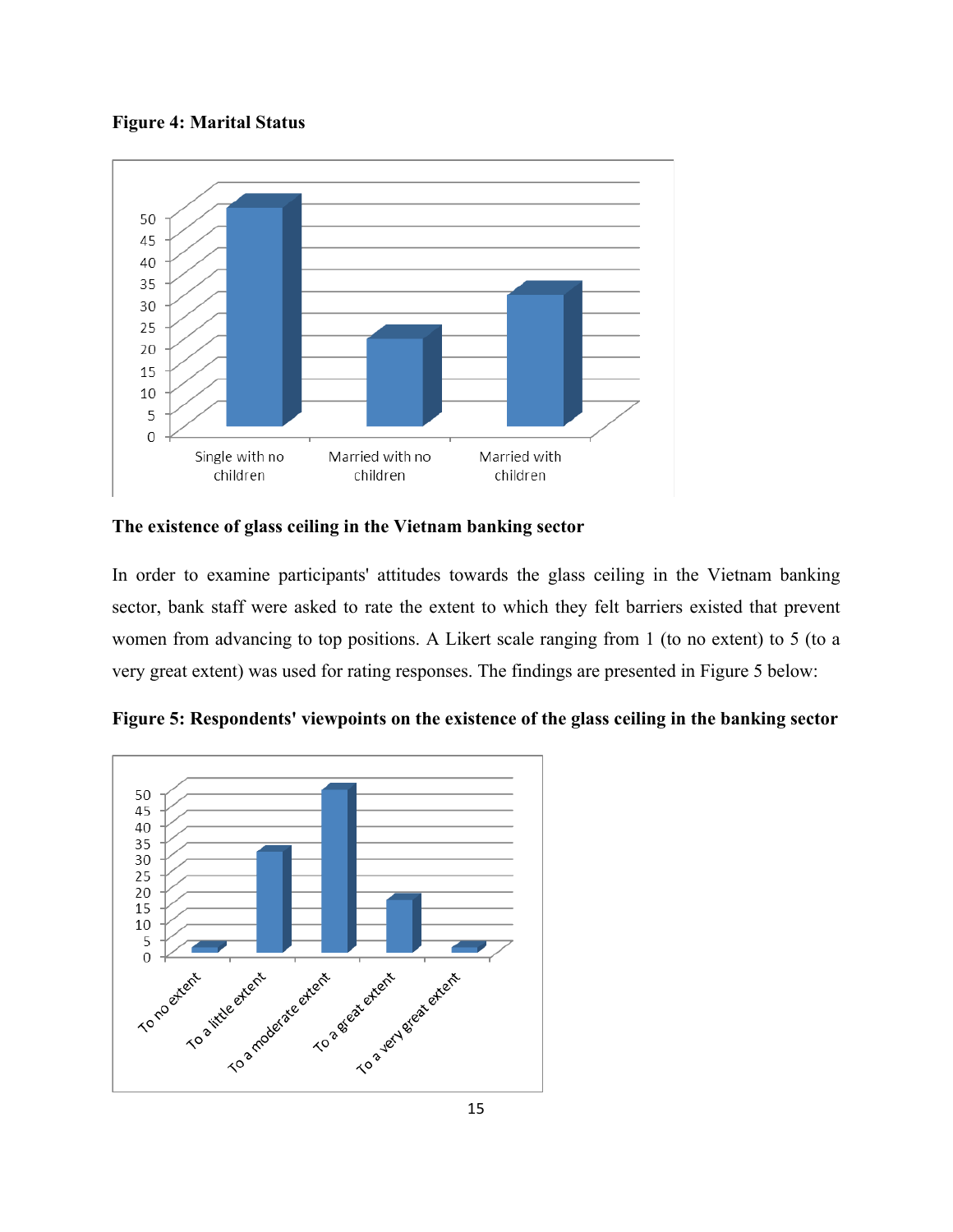Half the respondents were of the opinion that the glass ceiling existed to a moderate extent. The percentage of participants who felt the existence of the barriers to a great extent was 16.2%. Very few respondents acknowledge the existence of the glass ceiling to a very great extent or to no extent at all. This result helps to answer the **first sub-question** and conforms to the conclusions of other studies on the glass ceiling in other contexts.

The question about the existence of the glass ceiling was asked to respondents to indicate their level of agreement/disagreement with seven statements on women's roles in organisations. The results show that the majority of respondents (63.2%) had faith in the fact that women had as many abilities, knowledge and skills as men did to work in senior positions.

The number of respondents who disagreed that it was not easy for women to be promoted from entry-level positions (42.6%) double that of respondents who agreed with the statement (23.5%). In top positions, 25% of surveyed bank staff thought that there should be more women while 38.2% disagreed that they were under-represented in the boardroom. Nearly half of the respondents (47.1%) disagreed that women did not receive the same salary as men, which contradicted the literature review on salary gap which was in favour of men. The percentage of participants (38.2%) disagreed that competitiveness in women was viewed as a negative trait. Although most of respondents felt that women are as capable as men in serving at senior positions, 35.3% of them had to admit that they had to have better performance than men in order to be promoted. The above figures answer **sub-questions 1 and 2**.

The participants' views towards their preferences to work with female leaders/managers were tested and the focus of this question is **sub-question 3.** The number of respondents who liked to work under female executives' supervision constituted 50% while 35.3% of them preferred male leaders/managers and the rest (14.7%) did not think the gender of their leaders or managers would matter.

Question 11 dealt with the effectiveness of male and female leaders in the Vietnamese banking sector and aims to answer **sub-question 4.** Between the two genders, 60.3% of respondents chose men to be more effective leaders than women while only 11.8% chose women. Around one third of participants thought they were equally effective in the leadership roles.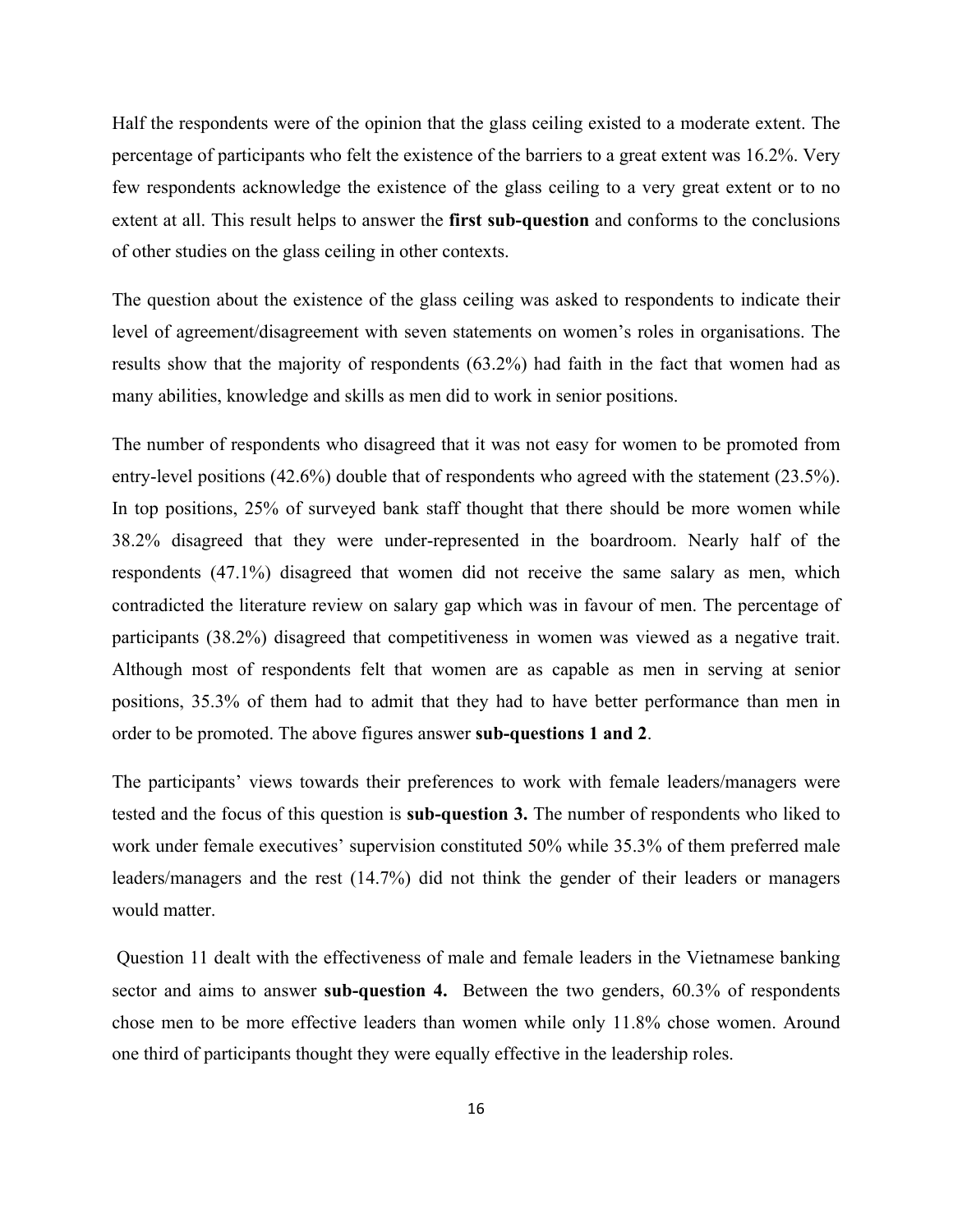The findings below shed light on **sub-question 5 (see Table 3 below)**. Interestingly the majority of respondents selected "somewhat important" for all the statements on the benefits of eliminating the glass ceiling in the banking sector. 42.6% of participants agreed that removal of the glass ceiling would lead to a rise in productivity whilst 32.4% decided that it would result in reducing costs for organizations. In the meantime, the elimination of the glass ceiling would reduce employee turnover according to 35.3% of respondents. Other benefits included increasing employee satisfaction and bringing more talents to organizations based on opinions of 44.1% of surveyed people. Decision making was improved and customer satisfaction would increase according to 38.2% and 35.3% of respondents respectively. Around half of participants agreed when the glass ceiling in the banking sector was erased, creativity and organisations' competitiveness would grow.

|                              | <b>Not</b> | Somewhat  | Neither       | Somewhat  | Import- |
|------------------------------|------------|-----------|---------------|-----------|---------|
|                              | important  | important | important nor | important | ant     |
|                              |            |           | not important |           |         |
| Increasing productivity      | 4.4%       | 13.2%     | 17.6%         | 42.6%     | 22.1%   |
| Reducing costs               | 10.3%      | 22.1%     | 26.4%         | 32.4%     | 8.8%    |
| Reducing<br>employee         | 11.8%      | 16.2%     | 27.9%         | 35.3%     | 8.8%    |
| turnover                     |            |           |               |           |         |
| employee<br>Increasing       | 8.8%       | 2.9%      | 16.2%         | 44.1%     | 27.9%   |
| satisfaction                 |            |           |               |           |         |
| of<br>Enlarging<br>pool      | 2.9%       | 4.4%      | 17.6%         | 44.1%     | 30.9%   |
| management talent            |            |           |               |           |         |
| decision<br>Improving        | 2.9%       | 8.8%      | 16.2%         | 38.2%     | 33.8%   |
| making                       |            |           |               |           |         |
| Enhancing<br>customer        | 8.8%       | 5.9%      | 22.1%         | 35.3%     | 27.9%   |
| satisfaction                 |            |           |               |           |         |
| Increasing creativity        | 4.4%       | 4.4%      | 13.2%         | 48.5%     | 29.4%   |
| Enhancing                    | 1.5%       | 1.5%      | 20.6%         | 52.9%     | 23.5%   |
| competitiveness              |            |           |               |           |         |
| Meeting<br>government        | 10.3%      | 13.2%     | 27.9%         | 30.9%     | 17.6%   |
| regulations                  |            |           |               |           |         |
| Avoiding<br>equal            | 13.2%      | 14.7%     | 20.6%         | 35.3%     | 16.2%   |
| opportunity issues           |            |           |               |           |         |
| "It's the right thing to do" | 2.9%       | 5.9%      | 29.4%         | 42.6%     | 19.1%   |

**Table 3: Respondents' viewpoints towards the benefits of the removal of glass ceiling**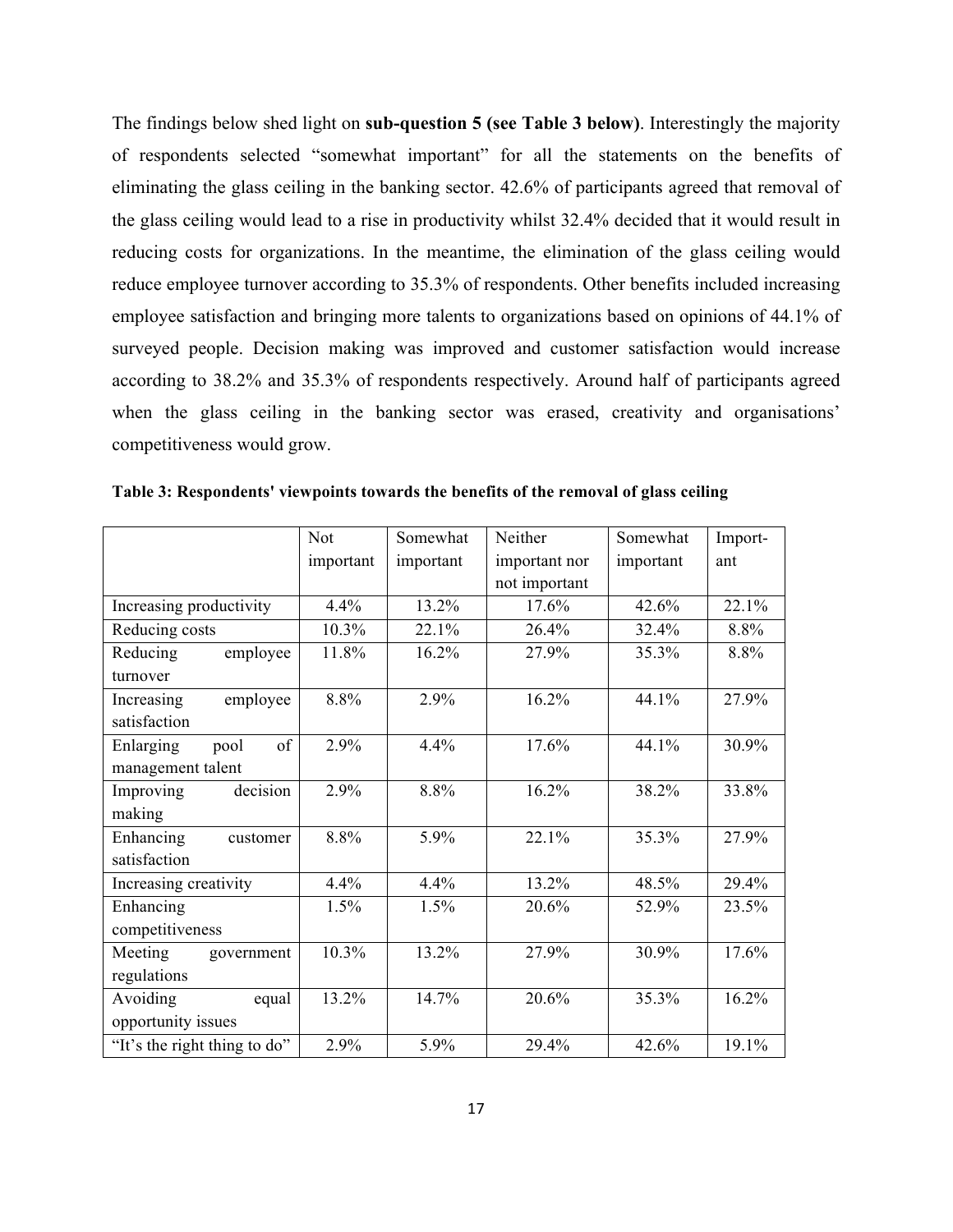Only 30.9% thought that the removal of the glass ceiling would meet government regulations whereas  $35.3\%$  believed it would avoid the equal opportunity issues.

The data analysis supplies empirical findings to the inconclusive literature review done above and helps to answer the **main research question and sub-questions**. The findings from interviews verify and strengthen the results of the online survey.

A summary of the major findings can be found in Table 4 below:

**Table 4: Summary of the major findings of the study from the mixed methods**

| Number         | The major findings                                                                       |  |  |  |
|----------------|------------------------------------------------------------------------------------------|--|--|--|
|                | Glass ceiling did exist in the Vietnamese banking sector. The barriers to women's        |  |  |  |
|                | career's advancement emerge from three main sources:                                     |  |  |  |
|                | Social stereotypes which assume that men are breadwinners while women are in             |  |  |  |
|                | charge of household chores, child rearing and other family responsibilities.             |  |  |  |
|                | Organizations do not provide sufficient support for women's career progression.          |  |  |  |
|                | Women themselves are not confident. They also lack some necessary skills to be           |  |  |  |
|                | effective in top positions. Lastly, they themselves are more committed to family         |  |  |  |
|                | responsibilities.                                                                        |  |  |  |
| 2              | Men and women were different in their leadership/management styles.                      |  |  |  |
| $\overline{3}$ | There are mixed viewpoints to the effectiveness of male and female leaders/managers.     |  |  |  |
|                | However, the number of respondents who chose men to be more effective                    |  |  |  |
|                | leaders/managers was greater than the number of those who chose women to be more         |  |  |  |
|                | effective or men and women to be equally effective.                                      |  |  |  |
| $\overline{4}$ | The removal of glass ceiling in the Vietnamese banking sector did offer some benefits to |  |  |  |
|                | organizations and the sector as a whole.                                                 |  |  |  |

# **MANAGERIAL IMPLICATIONS**

Organisations should realise the benefits of the importance of the glass ceiling and provide some programs to raise their employees' awareness on the gender inequalities and the glass ceiling issues. Managers should:

- provide training and development programs targeted for women since respondents claimed that men receive more organisational support than women.
- provide flexible working hours for women.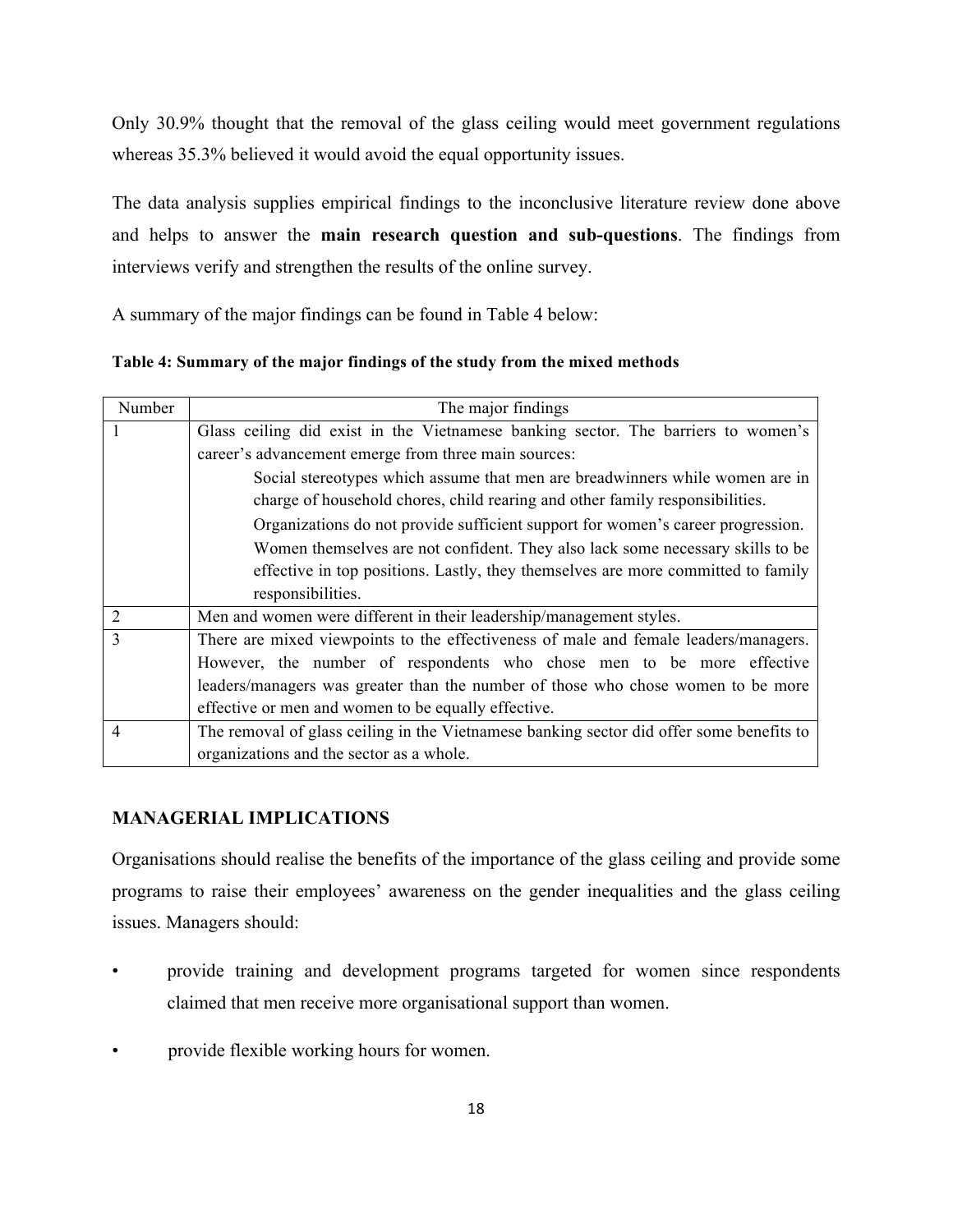- provide time off from work for men to take care of family responsibilities, so the burdens on women will be reduced.
- give clear guidelines and information on performance appraisal, and promotion.
- hold informal meeting groups for women so they can share the experiences as well as open their networks.

Practices that facilitate gender equality and the removal of the glass ceiling might increase the cost for organizations but in the long run the pros will definitely outweigh the cons. The better the employees are treated, the higher profits and productivity that organizations have in return as job satisfactions is one the most crucial factors to improve employees' performance and the organizations' performance as a whole.

#### **CONCLUSIONS**

Being a neighbour of China and under the Chinese colony for thousands of years, Vietnam has been influenced by Confucianism which puts a strong emphasis on women's roles as daughter, sister, wife, daughter-in-law, mother, and mother-in-law, and expects them to fulfil the wishes and needs of their fathers, husbands and sons (Ebrey, n.d.). Although the influence of Confucianism has reduced over the years, "The Four Virtues (to be skillful in her work, modest in her appearance, soft-spoken in her language, and principled in her behaviour) and The Three Obediences (to father, husband and then son) remain powerful ideals for feminine behaviour" (Rydstrom and Drummond, 2004 as cited in Locke, Hoa & Tam, 2012, p.12). This perception might result in the Vietnamese society's expectation that women should stay at home and accomplish their roles as wives and mothers and women's negative perceptions about themselves if they fail to meet those expectations. As the society is not in favour of women in higher roles than men, women might not be chosen to be promoted into top positions despite their qualification, experiences, knowledge and competences. Additionally, when women are born and raised with the belief that they are secondary, few Vietnamese women would have enough confidence and ambition to reach the top. They also tend to spend more time on domestic responsibilities more than their partners because they consider these are their main duties. This is a factor which adds to gender stereotypes and the "psychological glass ceiling".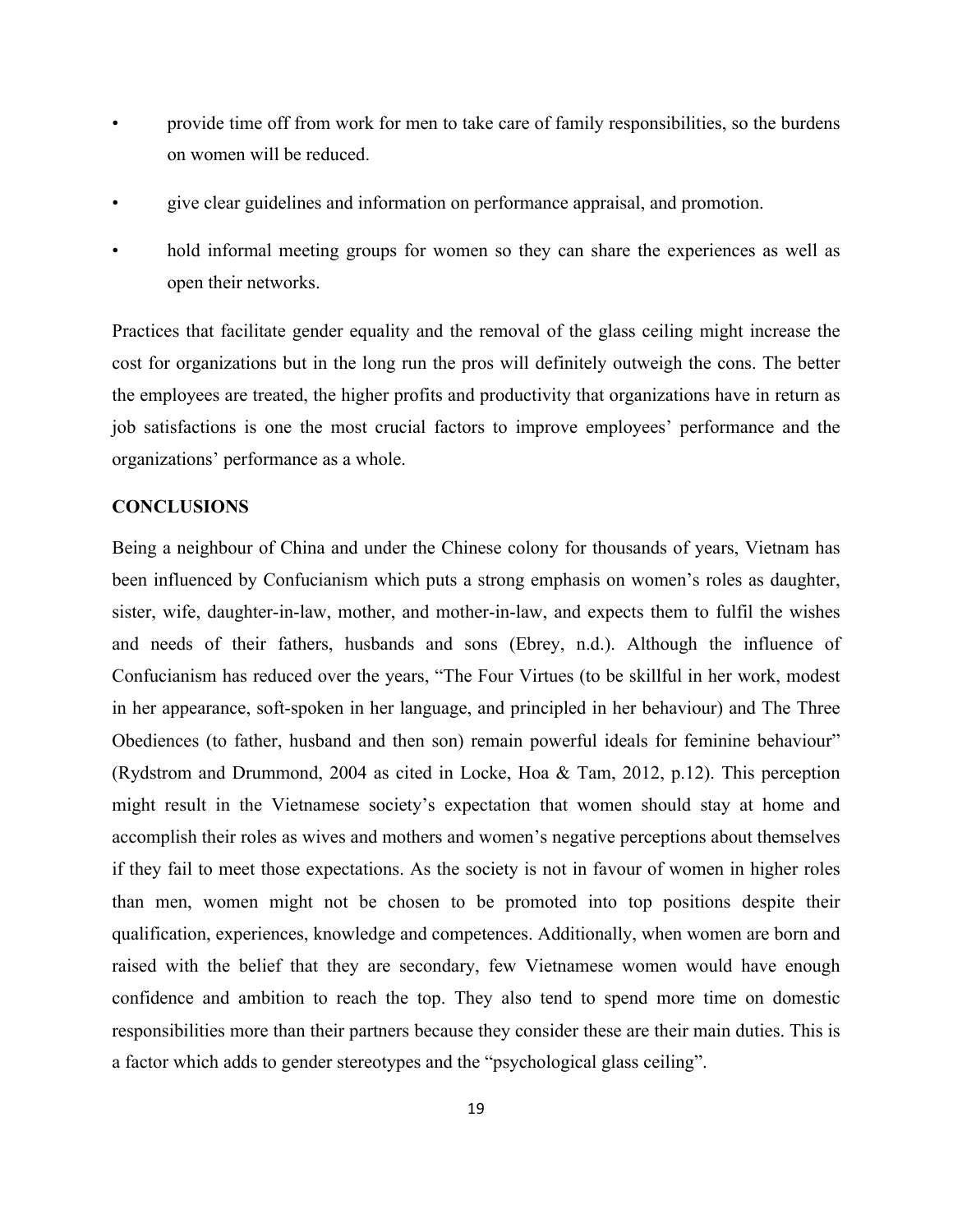As a result of male domination of senior positions, there were very few female executives; 27.9% of respondents felt the lack of female role models in the Vietnamese banking sector was a significant obstacle for them. Women's lack of ambition in comparison with men was a noticeable obstacle according to 29.4% of participants; 39.7% of the respondents also did not believe in the fact that they would have enough abilities, skills and knowledge to work in top positions. The elimination of the glass ceiling in the Vietnamese banking sector might bring various advantages to organisations. The twelve benefits were interdependent. When female employees from entry level to top position felt they were treated equally with the male counterparts, they had more chance to grow in their organisations, they would feel more satisfied.

# **REFERENCE LIST**

- Al- Manasra, E.A. (2013). What are the "Glass Ceiling" barriers effects on women career progress in Jordan? *International Journal of Business & Management, 8* (6), 40-46 DOI: 10.5539/ijbm.v8n6p40.
- Anjaiah, V. (2013, October 27). RI lags behind Laos, Vietnam on gender gap index. *The Jakarta Post*. Retrieved from http://www.thejakartapost.com/news/2013/10/27/ri-lags-behindlaos-vietnam-gender-gap-index.html
- Bell, M.P., McLaughlin, M.E., & Sequeira, J.M. (2002). Discrimination, harassment and the glass ceiling: Women executives as change agents. *Journal of Business Ethics*, *37*, 65-76.
- Chu, H. (2013, July 14). Britain's choice of Churchill on 5-pound note leaves women out. *Los Angeles Times*. Retrieved from http://articles.latimes.com/2013/jul/14/world/la-fg-britaincurrency-20130715.
- Carnes, W.J., & Radojevich-Kelley, N. (2011). The effects of the glass ceiling on women in the workforce: Where are they and where are they going? Review of Management Innovation & Creativity, 4 (10), 70-79.
- Collis, J., & Hussey, R. (2013). *Business research: A practical guide for undergraduate and postgraduate students* (4<sup>th</sup>ed.). New York, NY: Palgrave Macmillan.
- Connell, R.W. (2002). *Gender*. Malden, MA: Blackwell Publishers.
- Creswell, J.W. (2009). *Research design: Qualitative, quantitative and mixed methods Thousands Oak, CA: SAGE Publications, Inc.*
- Creswell, J.W., Plano Clark, V.L., & Garrett, A.L. (2008). Methodological issues in conducting mixed methods research designs. In M.M. Bergman (Ed.), *Advances in mixed methods*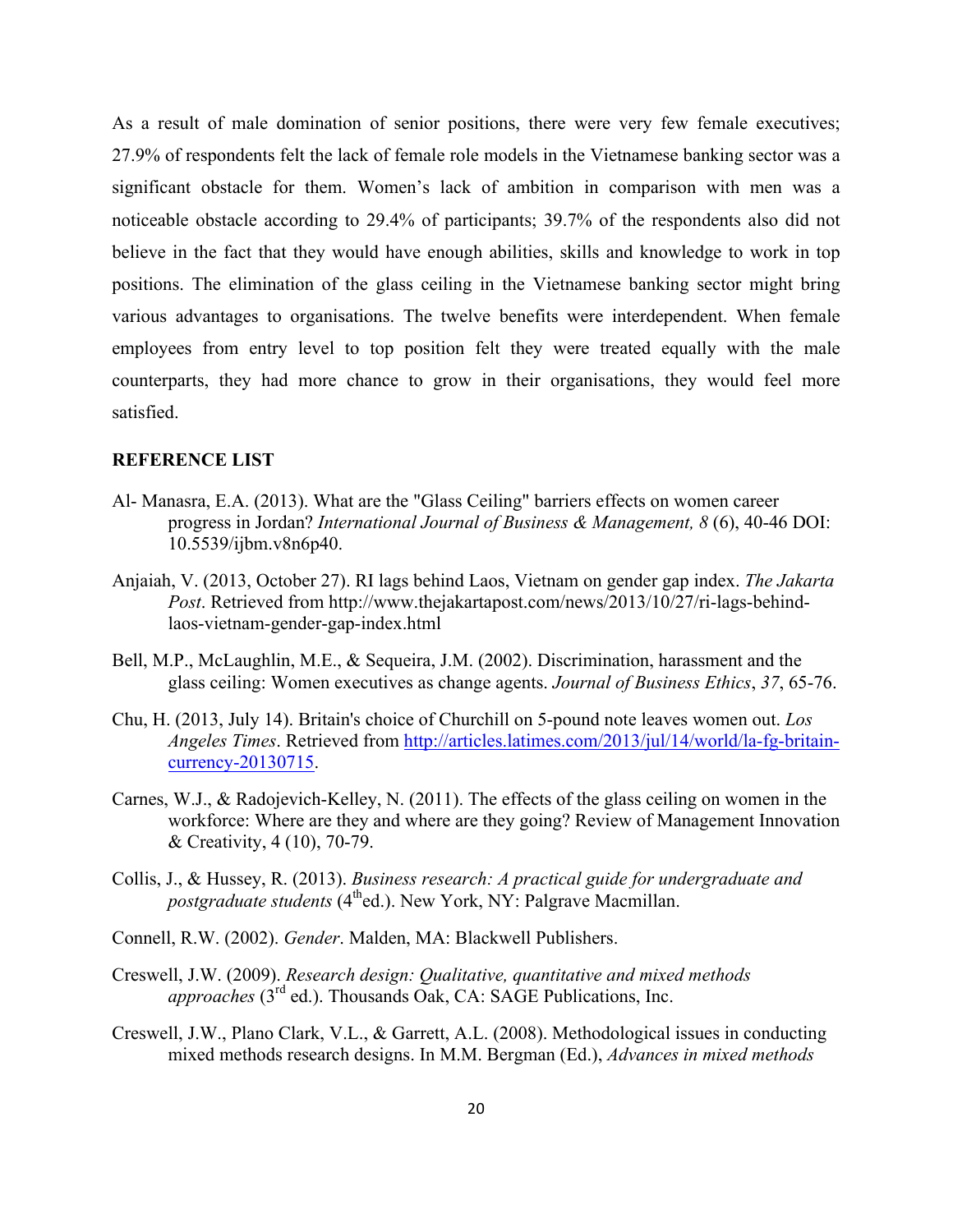*research: Theory and applications* (pp.66-83). London, United Kingdom: SAGE Publications Ltd.

- Davison, I., Young, A., Shuttleworth, K., & Backhouse, M. (2013, Apr 17). Same-sex marriage law passed. *The New Zealand Herald.* Retrieved from http://www.nzherald.co.nz/nz/news/article.cfm?c\_id=1&objectid=10878200
- Deloitte. (2013). Czech female managers are mostly represented in the healthcare, telecommunications and transport industries. Retrieved Nov 12, 2013 from http://www.deloitte.com/view/en\_CZ/cz/press/pressreleases/a3544075cd260410VgnVCM1000003256f70aRCRD.htm
- Ebrey, P. (n.d.). Women in traditional China. Asia Society. Retrieved Nov 22, 2013 from http://asiasociety.org/countries/traditions/women-traditional-china
- Ghauri, P. N., & Grønhaug, K. (2005). *Research Methods in Business Studies: A Practical Guide* (3rd ed.). Harlow, England ; New York: Financial Times Prentice Hall.
- Glass ceiling. (2013). Retrieved Aug 1, 2013 from http://www.phrases.org.uk/meanings/glassceiling.html
- Härtel, C. E. J., & Fujimoto, Y. (2010). *Human resource management* (2<sup>nd</sup> ed.). French Forest, Australia: Pearson Australia.
- Insch, G. S., McIntyre, N., & Napier, N. K. (2008). The Expatriate Glass Ceiling: The Second layer of glass. *Journal of Business Ethics, 8*, 19-28 Doi 10.1007/s10551-007-9649-0.
- Kovsted, J., Rand, J., & Tarp, F. (2005). *From monobank to commercial banking: Financial sector reforms in Vietnam*. Singapore, Singapore: Nordic Institute of Asian Studies.
- Kristof, N. (2009, February 7). Mistresses of the universe. *The New York Times*. http://www.nytimes.com/2009/02/08/opinion/08kristof.html? r=0.
- Locke, C., Hoa, N., & Tam, N. (2012). Visiting Marriages and Remote Parenting: Changing Strategies of Rural–Urban Migrants to Hanoi, Vietnam. Journal of Development Studies, 48(1), 10-25. doi:10.1080/00220388.2011.629650
- Medical News Today. (2011, August 5). What is the difference between sex and gender? Retrieved from http://www.medicalnewstoday.com/articles/232363.php.
- Miller, M. (n.d.). Hillary Clinton Channels Margaret Thatcher in 'Women in the World' Speech. Polycimic. Retrieved July 27, 2013 from http://www.policymic.com/articles/33917/hillary-clinton-channels-margaret-thatcher-inwomen-in-the-world-speech
- Munro, J. (2012). Women's representation in leadership in Vietnam. *United Nations Development Programme*. Retrieved from http://www.undp.org.vn/digitalAssets/30/30962 Women s Representation in Leaders hip in Viet Nam-Dec5.pdf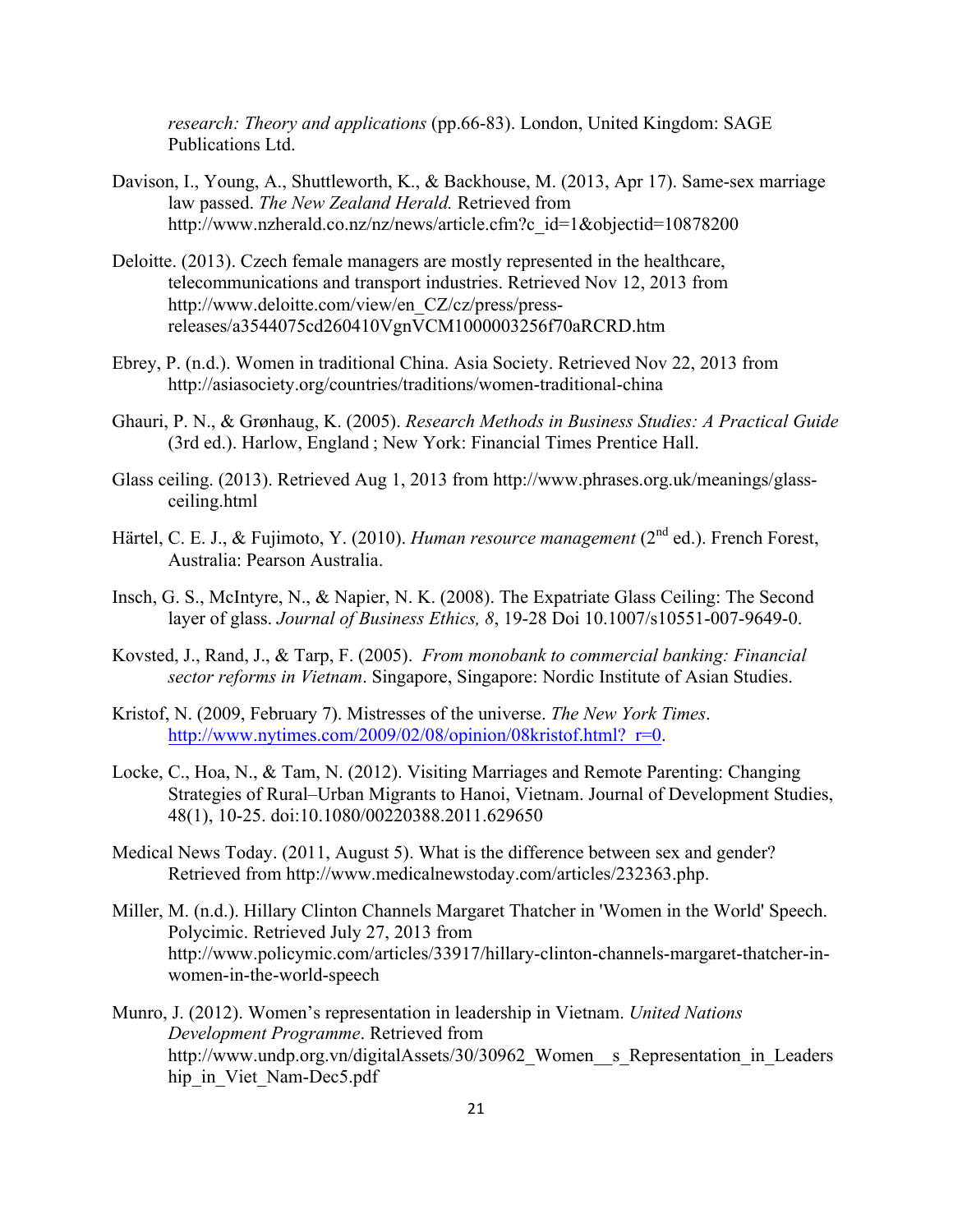- Northouse, P.G. (2013). *Leadership: Theory and practice* (6<sup>th</sup> ed.) Thousand Oaks, CA: SAGE Publications, Inc.
- Ogimoto, Y. (2013). Developments and prospects for the Vietnamese banking sector: Before and after the accession to the WTO. In S.Sakata (Ed.), *Vietnam's Economic Entities in Transition* (pp.167-203). New York, NY: Palgrave Macmillan
- Pfeffer, J & Veiga, F. (1999). Putting people first for organizational success. *Academy of management executive, 13*(2), 37-48.
- Quach, Linh Thuy. (2011). Vietnam banking sector report. Retrieved from http://vninvestment.files.wordpress.com/2012/03/vietnambank2011.pdf.
- Sakata, S. (2013). Vietnam's economic entities in transition. In S.Sakata (Ed.), *Vietnam's Economic Entities in Transition* (pp.1-22). New York, NY: Palgrave Macmillan
- Stasiak, A. (2001). Rosalind Franklin. *The Embo Journal*. Retrieved from http://www.nature.com/embor/journal/v2/n3/full/embor471.html doi:10.1093/emboreports/kve037.
- Teerawichitchainan, B., Knodel, J., Vu, M.L., & Vu, T.H. (2010). The gender division of household labor in Vietnam: Cohort trends and regional variations. *Journal of Comparative Family Studies, 41* (1), 57-85.
- Tomasky, M. (2013). Hillary Clinton: The most powerful woman in American Politics. The Daily Beast. Retrieved from http://www.thedailybeast.com/newsweek/2013/02/04/hillary-clinton-exits-politics-herenduring-legacy.html
- The State Bank of Vietnam. (2012). State-owned credit institutions. Retrieved from http://www.sbv.gov.vn/wps/portal/!ut/p/c5/jY47DoJAEEDPwgl2YGf5lHyX
- The United Nations. (n.d.). The Universal Declaration of Human Rights. Retrieved July 28, 2013 from http://www.un.org/en/documents/udhr/
- Truong, T.T.H. (2008). Women's leadership in Vietnam: Opportunities and challenges. *Journal of Women in Culture & Society, 34* (1), 16-21.
- TTVN. (2013, March 8). Câu chuyện thú vị ít biết về sếp nữ ngành ngân hàng. *Vietnamnet*. Retrieved from http://vef.vn/qua-ngot-sang-tao/2013-03-08-chuyen-thu-vi-it-biet-ve-sepnu-nganh-ngan-hang.
- United Nations Vietnam. (2010). Breaking through the glass ceiling. Retrieved from http://www.un.org.vn/en/what-we-do-mainmenu-203/the-un-making-a-difference/1201 breaking-through-the-glass-ceiling.html
- Vietnamplus. (2013, March 27). Vietnam aims for more female leadership posts. Retrieved from http://en.vietnamplus.vn/Home/Vietnam-aims-for-more-female-leadershipposts/20133/32858.vnplus